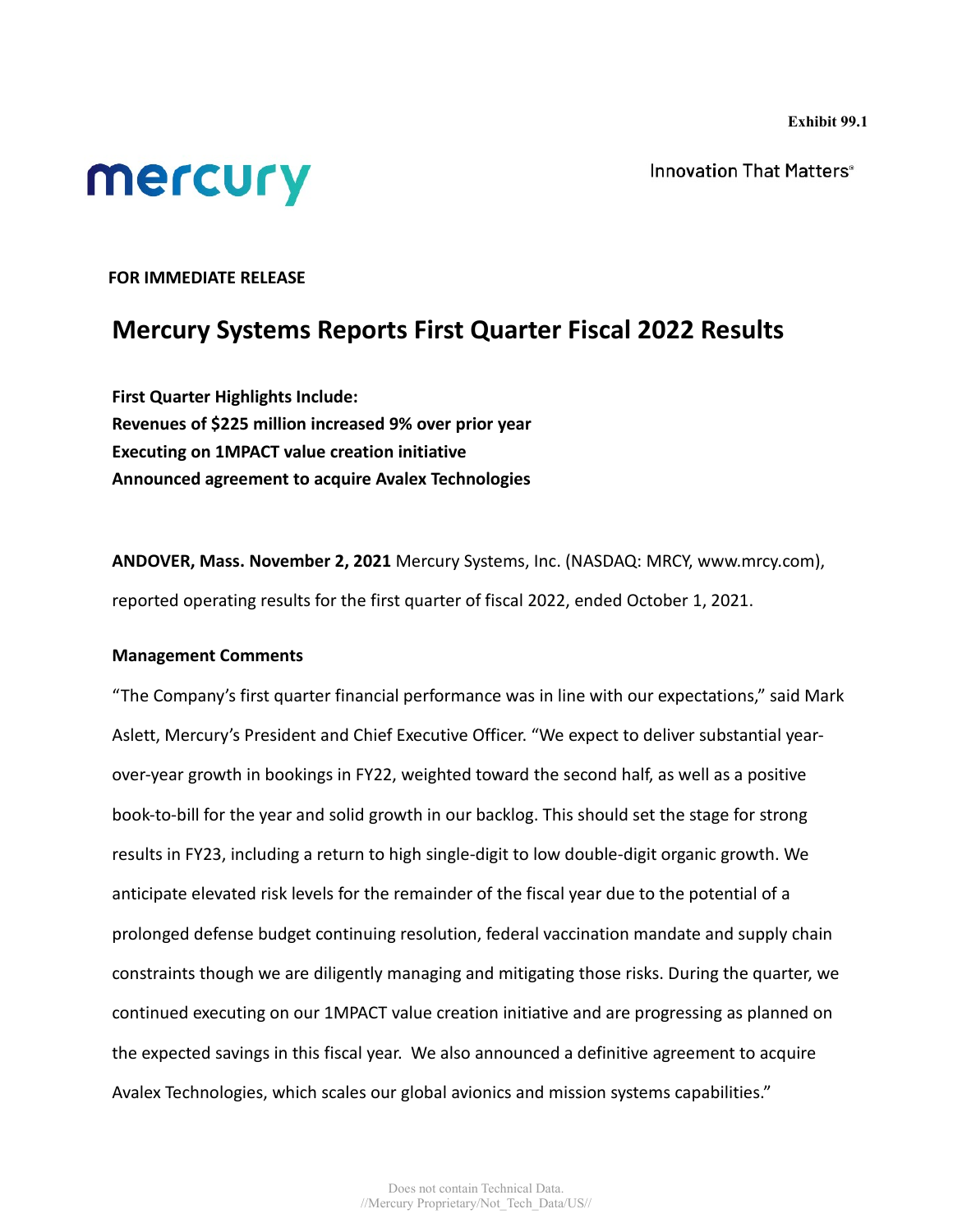## **First Quarter Fiscal 2022 Results**

Total Company first quarter fiscal 2022 revenues were \$225.0 million, compared to \$205.6 million in the first quarter of fiscal 2021. The first quarter fiscal 2022 results included an aggregate of approximately \$41.3 million of revenue attributable to the Physical Optics Corporation and Pentek acquired businesses.

Total Company GAAP net (loss) income for the first quarter of fiscal 2022 was \$(7.1) million, or \$(0.13) per share, compared to \$15.8 million, or \$0.29 per share, for the first quarter of fiscal 2021. Adjusted earnings per share ("adjusted EPS") was \$0.41 per share for the first quarter of fiscal 2022, compared to \$0.51 per share in the first quarter of fiscal 2021.

First quarter fiscal 2022 adjusted EBITDA for the total Company was \$38.3 million, compared to \$42.8 million for the first quarter of fiscal 2021.

Cash flows from operating activities in the first quarter of fiscal 2022 were \$(2.0) million, compared to \$22.9 million in the first quarter of fiscal 2021. Free cash flow, defined as cash flows from operating activities less capital expenditures for property and equipment, was \$(7.4) million for the first quarter of fiscal 2022 and \$12.0 million for the first quarter of fiscal 2021.

All per share information is presented on a fully diluted basis.

## **Bookings and Backlog**

Total bookings for the first quarter of fiscal 2022 were \$199.3 million, yielding a book-to-bill ratio of 0.89 for the quarter.

Mercury's total backlog at October 1, 2021 was \$883.9 million, a \$57.8 million increase from a year ago. Of the October 1, 2021 total backlog, \$553.9 million represents orders expected to be shipped within the next 12 months.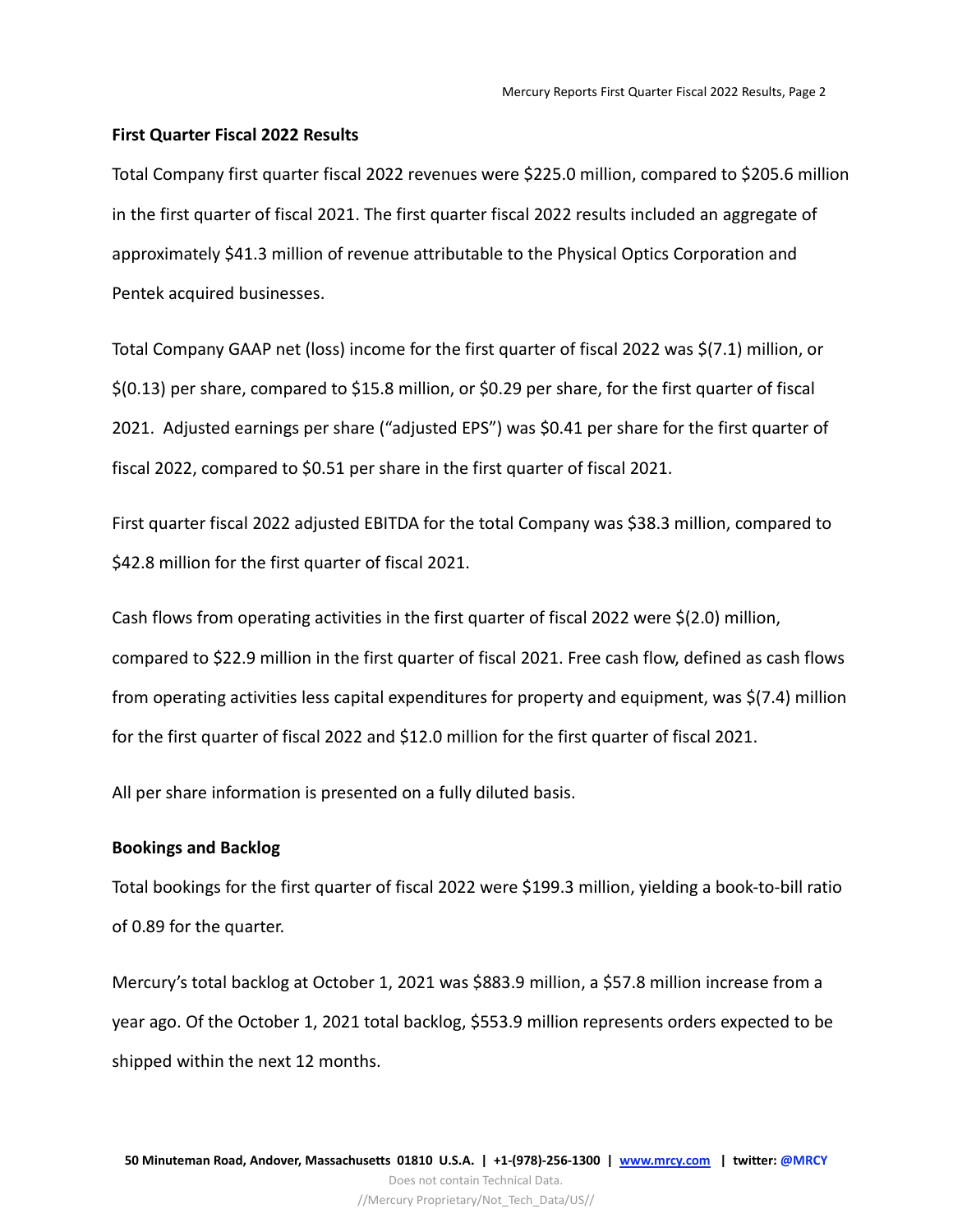## **Business Outlook**

*This section presents our current expectations and estimates, given current visibility, on our business outlook for the current fiscal quarter and fiscal year 2022. It is possible that actual performance will differ materially from the estimates given, either on the upside or on the downside. Investors should consider all of the risks with respect to these estimates, including those listed in the Safe Harbor Statement below and in the First Quarter and Fiscal 2022 Earnings Presentation and in our periodic filings with the U.S. Securities and Exchange Commission, and make themselves aware of how these risks may impact our actual performance. All references in this press release to the second quarter of fiscal 2022 and full fiscal 2022 are to the quarter ending December 31, 2021 and to the 52-week period ending July 1, 2022.*

For the second quarter of fiscal 2022, revenues are forecasted to be in the range of \$215.0 million to \$225.0 million. GAAP net income for the second quarter is expected to be approximately \$0.3 million to \$1.0 million, or \$0.00 to \$0.02 per share, assuming no incremental acquisition costs, other non-operating adjustments, or non-recurring financing in the period, and approximately 55.7 million weighted average diluted shares outstanding. Adjusted EBITDA for the second quarter of fiscal 2022 is expected to be in the range of \$38.0 million to \$41.0 million. Adjusted EPS is expected to be in the range of \$0.39 to \$0.43 per share.

For the full fiscal year 2022, revenues are forecasted to be in the range of \$1.00 billion to \$1.03 billion, and GAAP net income of \$54.6 million to \$59.7 million, or \$0.98 to \$1.07 per share, assuming no incremental acquisition costs, other non-operating adjustments, or non-recurring financing in the period, and approximately 55.7 million weighted average diluted shares outstanding. Adjusted EBITDA for the full fiscal year is expected to be approximately \$220.0 million to \$227.0 million, and adjusted EPS for the full fiscal year is expected to be approximately \$2.51 to \$2.60 per share.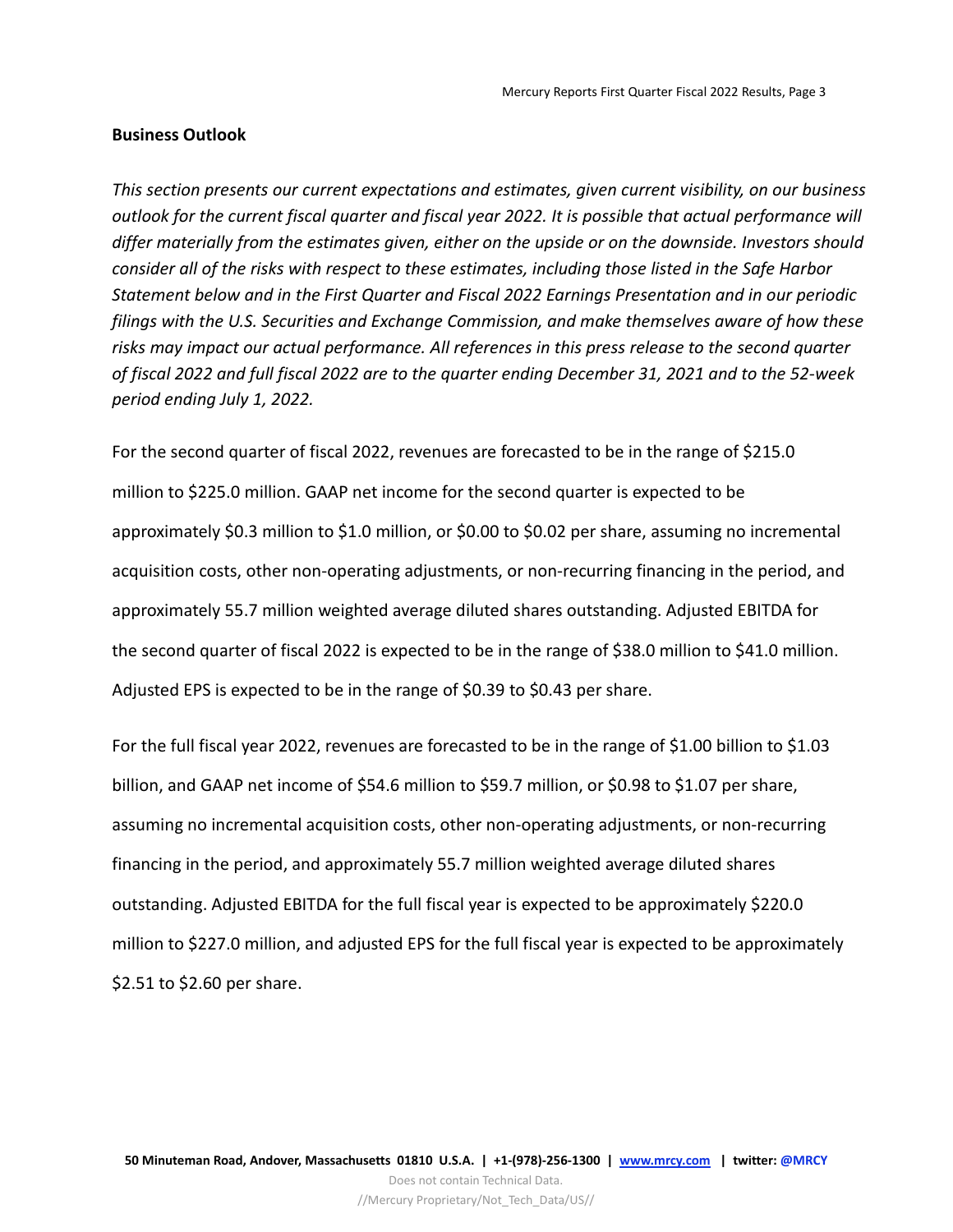## **Recent Highlights**

October – Mercury announced that Mitch Stevison joined the Company as executive vice president and chief growth officer, effective October 4, 2021. Reporting to Mark Aslett, Mercury's president and chief executive officer, Dr. Stevison will drive and align the Company's growth strategy across the enterprise to achieve its growth objectives.

September – Mercury announced that it signed a definitive agreement to acquire Avalex Technologies Corporation ("Avalex"). Based in Gulf Breeze, Fla., Avalex is a provider of missioncritical avionics, including rugged displays, integrated communications management systems, digital video recorders, and warning systems.

September – Mercury announced it had successfully demonstrated the Model 8256 Sensor Open Systems Architecture™ (SOSA) aligned Development Platform at the U.S. Army - FACE™ and SOSA Technical Interchange Meeting, proving true heterogenous interoperability with SOSA aligned products from several suppliers.

September – Mercury announced that Thomas Huber had joined the Company as executive vice president and chief transformation officer, effective September 7, 2021. Reporting to Mark Aslett, Mercury's president and chief executive officer, Mr. Huber will lead the Company's 1MPACT strategic value creation initiative announced in its fourth-quarter fiscal 2021 earnings release.

September – Mercury announced that five of its products were recognized among the most innovative solutions in aerospace and defense products and systems by the judges of the 2021 Military & Aerospace Electronics Innovators Awards program.

August – Mercury launched its new avionics data recorder, storage, and transfer systems. The innovative systems are purpose-built to provide air and operations crews with intuitive highspeed secure and reliable data exchange.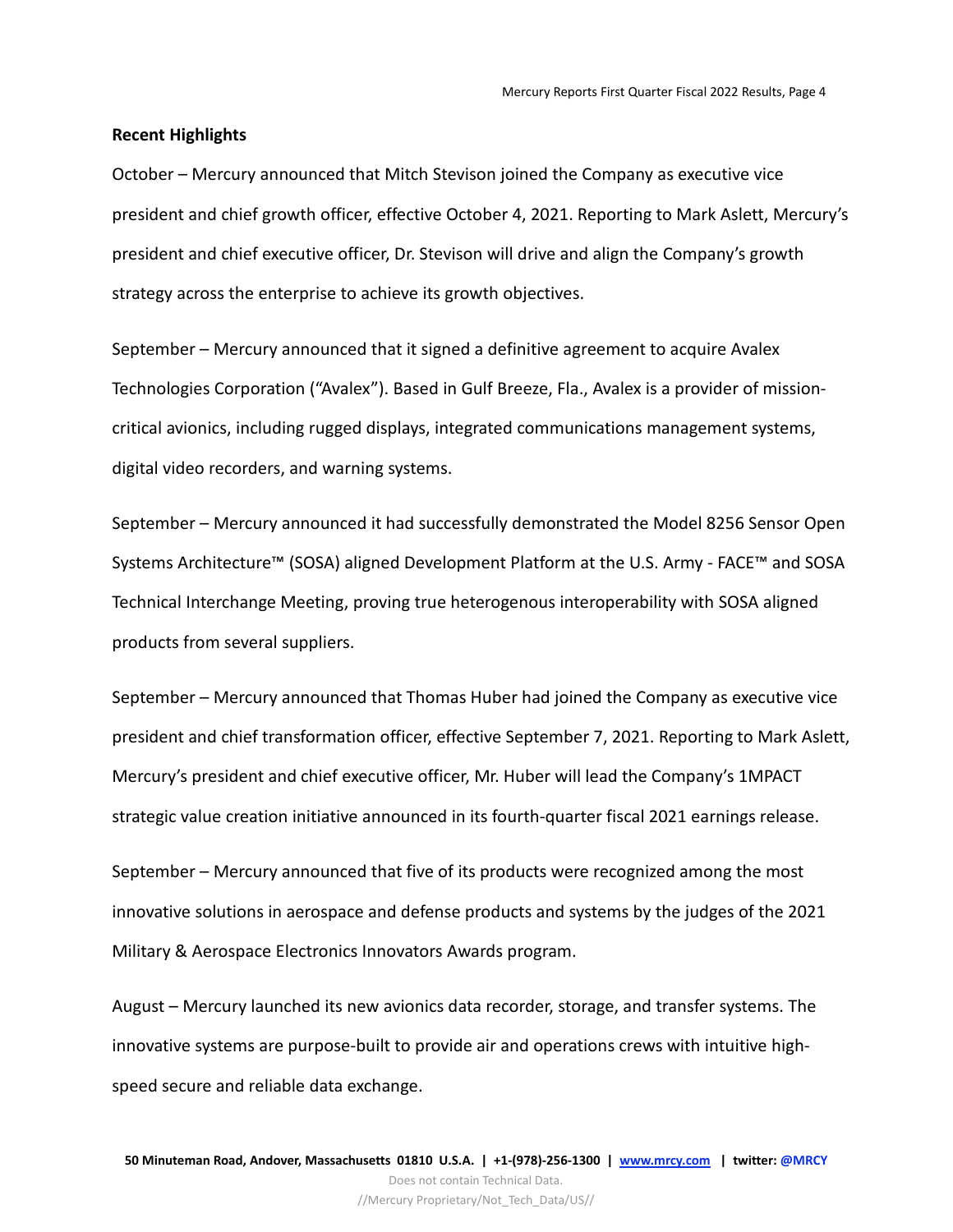August – Mercury announced it received a \$17 million order from the U.S. Naval Air Warfare Center's Aircraft Division (NAWC-AD) for Advanced Data Transfer Systems (ADTS) for deployment across multiple rotary-wing and tilt-rotor platforms.

August – Mercury announced that its Torrance, Calif. facility was recognized by Lockheed Martin Rotary and Mission Systems (RMS) for its exemplary contributions to delivering advanced products and services in 2020.

July – Mercury announced the SCFE6931 processing module, the first in the industry to incorporate integrated artificial intelligence (AI) processing functionality. The 6U OpenVPX ™ heterogeneous processing module delivers performance improvements up to 20× more than today's fastest FPGA implementations and 100x more than today's fastest CPU implementations.

July – Mercury announced that it is teaming with CoreAVI to provide CoreAVI's safety-certified graphics, video, and GPU compute solutions to aerospace and defense customers. The licensing agreement between the companies addresses the growing demand for safety-critical solutions and open standards platforms in the defense market.

July – Mercury announced its new line of safety-certifiable 3U OpenVPX™ SOSA-aligned avionics modules designed to accelerate critical avionics applications and streamline subsystem development and platform safety certification.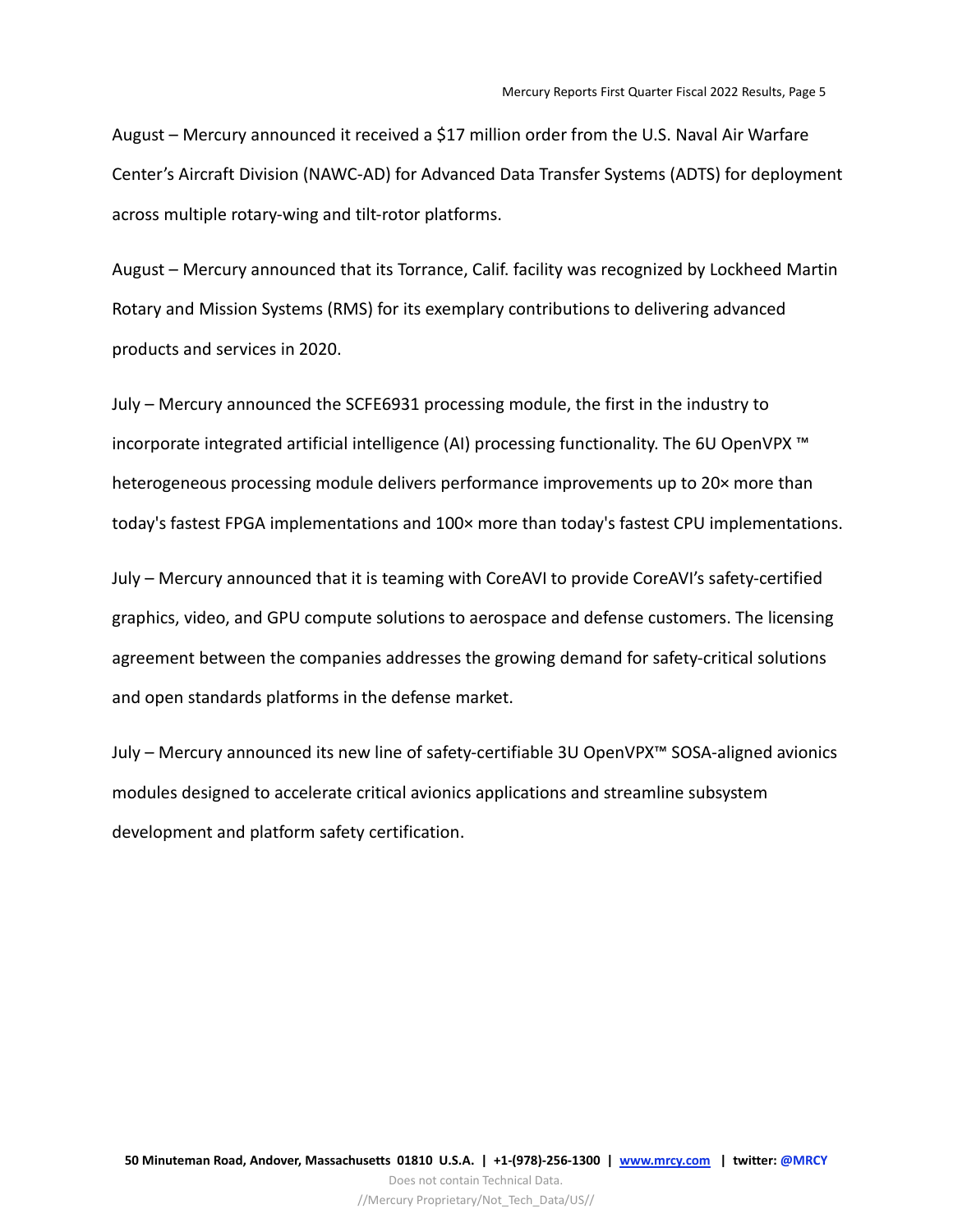## **Conference Call Information**

Mercury will host a conference call and simultaneous webcast at 5:00 p.m. ET on Tuesday, November 2, 2021, to discuss the first quarter fiscal 2022 results and review its financial and business outlook going forward.

To attend the conference call or webcast, participants should register online at ir.mrcy.com/eventspresentations. Participants are requested to register a minimum of 15 minutes before the start of the call. A replay of the webcast will be available two hours after the call and archived on the same web page for six months.

## **Use of Non-GAAP Financial Measures**

In addition to reporting financial results in accordance with generally accepted accounting principles, or GAAP, the Company provides adjusted EBITDA, adjusted income, adjusted earnings per share ("adjusted EPS"), free cash flow, organic revenue and acquired revenue, which are non-GAAP financial measures. Adjusted EBITDA, adjusted income, and adjusted EPS exclude certain noncash and other specified charges. The Company believes these non-GAAP financial measures are useful to help investors understand its past financial performance and prospects for the future. However, these non-GAAP measures should not be considered in isolation or as a substitute for financial information provided in accordance with GAAP. Management believes these non-GAAP measures assist in providing a more complete understanding of the Company's underlying operational results and trends, and management uses these measures along with the corresponding GAAP financial measures to manage the Company's business, to evaluate its performance compared to prior periods and the marketplace, and to establish operational goals. A reconciliation of GAAP to non-GAAP financial results discussed in this press release is contained in the attached exhibits.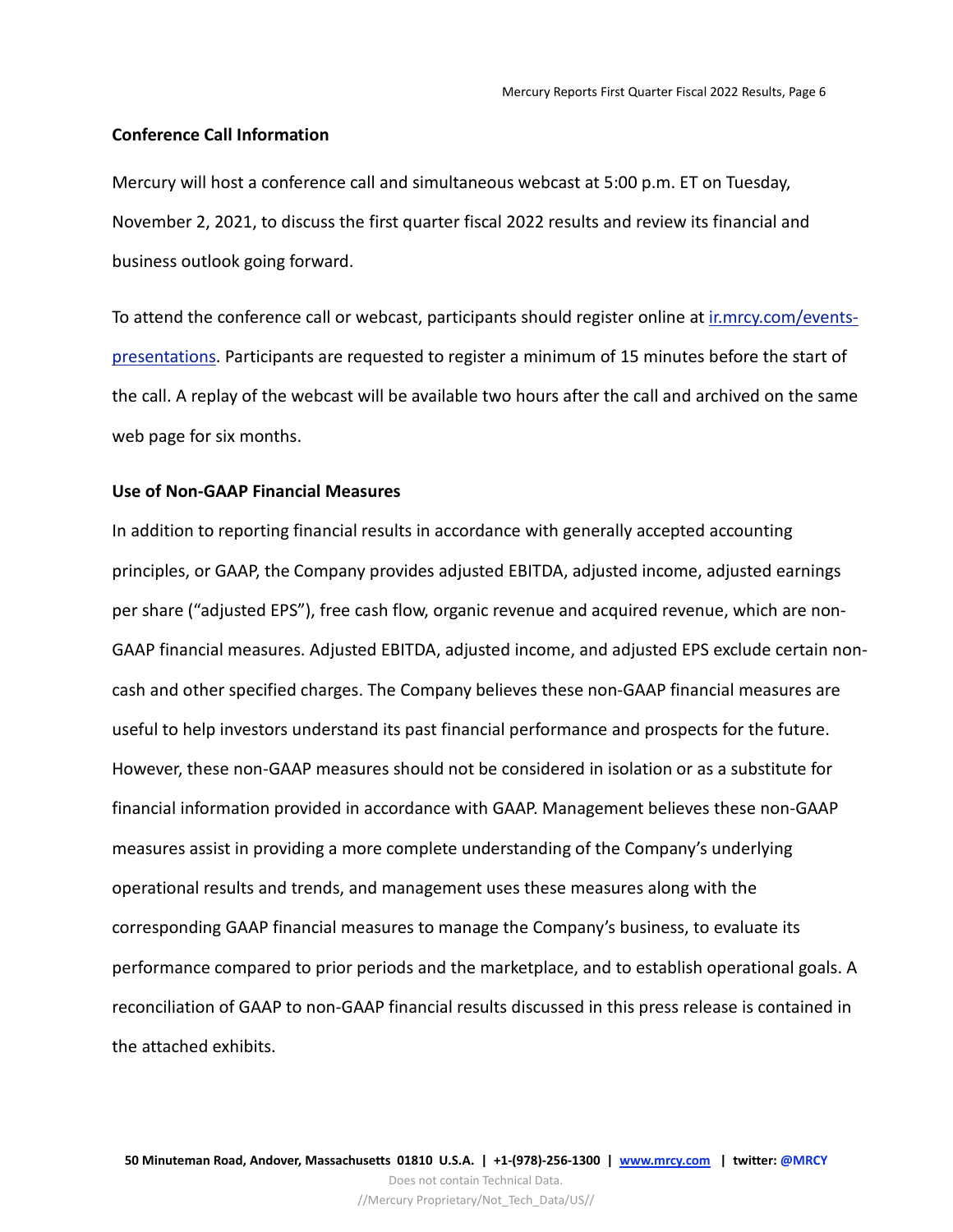## **About Mercury Systems – Innovation That Matters®**

Mercury Systems is a global commercial technology company serving the aerospace and defense industry. Headquartered in Andover, Mass., the company delivers trusted, secure open architecture processing solutions powering a broad range of mission-critical applications in the most challenging and demanding environments. Inspired by its purpose of delivering Innovation that Matters, By and For People Who Matter, Mercury helps make the world a safer, more secure place for all. To learn more, visit www.mrcy.com, or follow us on Twitter.

Investors and others should note that we announce material financial information using our website (www.mrcy.com), SEC filings, press releases, public conference calls, webcasts, and social media, including Twitter (twitter.com/mrcy and twitter.com/mrcy\_CEO) and LinkedIn (www.linkedin.com/company/mercury-systems). Therefore, we encourage investors and others interested in Mercury to review the information we post on the social media and other communication channels listed on our website.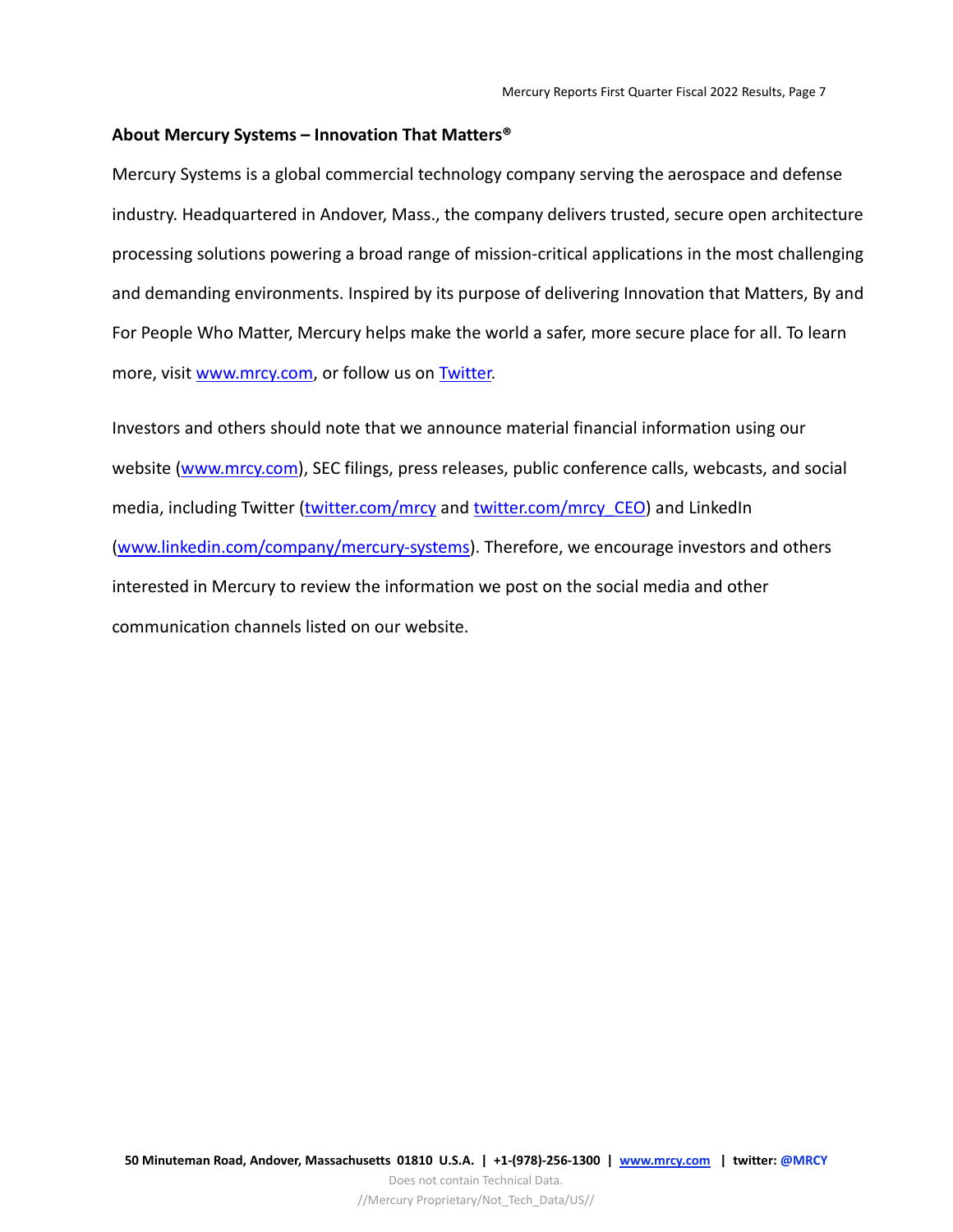## **Forward-Looking Safe Harbor Statement**

This press release contains certain forward-looking statements, as that term is defined in the Private Securities Litigation Reform Act of 1995, including those relating to the acquisitions described herein and to fiscal 2022 business performance and beyond and the Company's plans for growth, cost savings and improvement in profitability and cash flow. You can identify these statements by the use of the words "may," "will," "could," "should," "would," "plans," "expects," "anticipates," "continue," "estimate," "project," "intend," "likely," "forecast," "probable," "potential," and similar expressions. These forward-looking statements involve risks and uncertainties that could cause actual results to differ materially from those projected or anticipated. Such risks and uncertainties include, but are not limited to, continued funding of defense programs, the timing and amounts of such funding, general economic and business conditions, including unforeseen weakness in the Company's markets, effects of epidemics and pandemics such as COVID, effects of any U.S. Federal government shutdown or extended continuing resolution, effects of continued geopolitical unrest and regional conflicts, competition, changes in technology and methods of marketing, delays in completing engineering and manufacturing programs, changes in customer order patterns, changes in product mix, continued success in technological advances and delivering technological innovations, changes in, or in the U.S. Government's interpretation of, federal export control or procurement rules and regulations, changes in, or in the interpretation or enforcement of environmental rules and regulations, market acceptance of the Company's products, shortages in or delays in receiving components, production delays or unanticipated expenses due to performance quality issues with outsourced components, inability to fully realize the expected benefits from acquisitions, restructurings and value creation initiatives such as 1MPACT, or delays in realizing such benefits, challenges in integrating acquired businesses and achieving anticipated synergies, increases in interest rates, changes to industrial security and cyber-security regulations and requirements, changes in tax rates or tax regulations, changes to interest rate swaps or other cash flow hedging arrangements, changes to generally accepted accounting principles, difficulties in retaining key employees and customers, unanticipated costs under fixed-price service and system integration engagements, and various other factors beyond our control. These risks and uncertainties also include such additional risk factors as are discussed in the Company's filings with the U.S. Securities and Exchange Commission, including its Annual Report on Form 10-K for the fiscal year ended July 2, 2021. The Company cautions readers not to place undue reliance upon any such forward-looking statements, which speak only as of the date made. The Company undertakes no obligation to update any forwardlooking statement to reflect events or circumstances after the date on which such statement is made.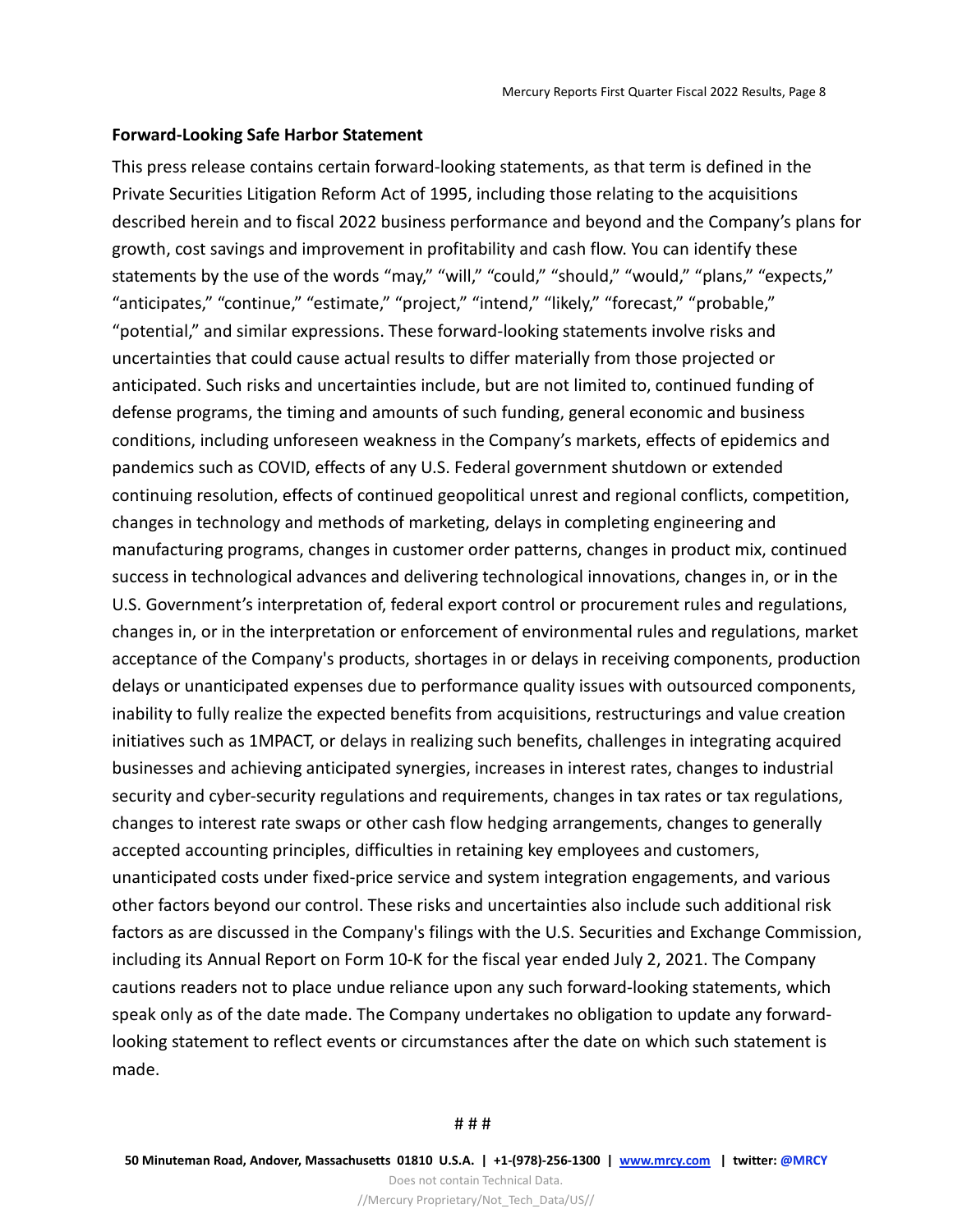Contact: Michael D. Ruppert, CFO Mercury Systems, Inc. 978-967-1990

Mercury Systems and Innovation that Matters are registered trademarks, and Ensemble Series, EnterpriseSeries, BuiltSAFE and BuiltSECURE are trademarks of Mercury Systems, Inc. Other product and company names mentioned may be trademarks and/or registered trademarks of their respective holders.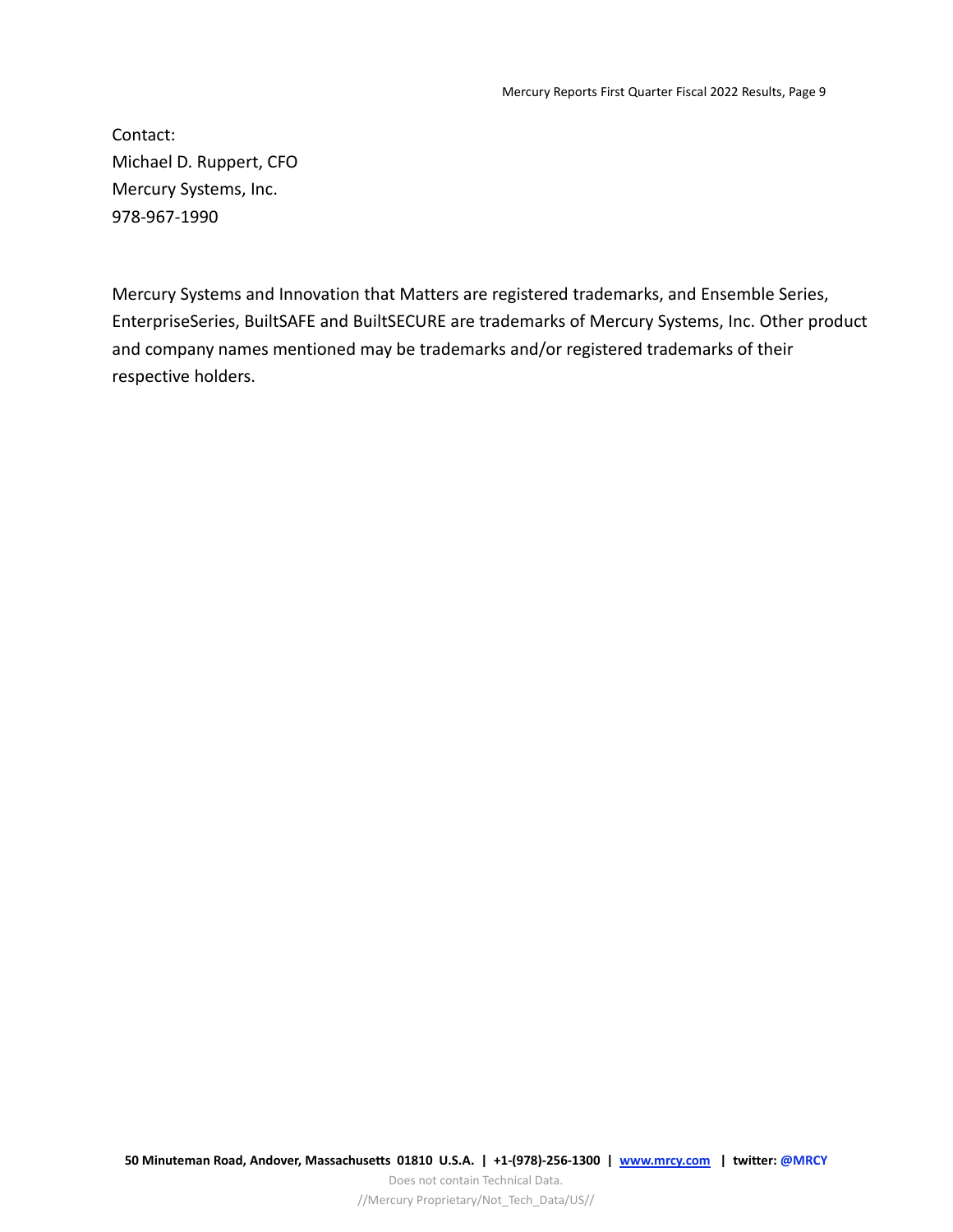#### **MERCURY SYSTEMS, INC.**

## **UNAUDITED CONSOLIDATED BALANCE SHEETS**

(In thousands)

|                                                      |              | October 1, | July 2,      |           |  |  |
|------------------------------------------------------|--------------|------------|--------------|-----------|--|--|
|                                                      | 2021         |            | 2021         |           |  |  |
|                                                      |              |            |              |           |  |  |
| Assets                                               |              |            |              |           |  |  |
| Current assets:                                      |              |            |              |           |  |  |
| Cash and cash equivalents                            | $\mathbb S$  | 95,804     | \$           | 113,839   |  |  |
| Accounts receivable, net                             |              | 106,831    |              | 128,807   |  |  |
| Unbilled receivables and costs in excess of billings |              | 194,367    |              | 162,921   |  |  |
| Inventory                                            |              | 234,403    |              | 221,640   |  |  |
| Prepaid income taxes                                 |              | 11,815     |              | 782       |  |  |
| Prepaid expenses and other current assets            |              | 18,465     |              | 15,111    |  |  |
| Total current assets                                 |              | 661,685    |              | 643,100   |  |  |
|                                                      |              |            |              |           |  |  |
| Property and equipment, net                          |              | 128,694    |              | 128,524   |  |  |
| Goodwill                                             |              | 805,315    |              | 804,906   |  |  |
| Intangible assets, net                               |              | 297,137    |              | 307,559   |  |  |
| Operating lease right-of-use assets                  |              | 67,797     |              | 66,373    |  |  |
| Other non-current assets                             |              | 4,466      |              | 4,675     |  |  |
| Total assets                                         | $\mathbb{S}$ | 1,965,094  | \$           | 1,955,137 |  |  |
|                                                      |              |            |              |           |  |  |
| Liabilities and Shareholders' Equity                 |              |            |              |           |  |  |
| Current liabilities:                                 |              |            |              |           |  |  |
| Accounts payable                                     | $\mathbb{S}$ | 73,385     | $\mathbb{S}$ | 47,951    |  |  |
| Accrued expenses                                     |              | 30,414     |              | 24,652    |  |  |
| Accrued compensation                                 |              | 32,890     |              | 40,043    |  |  |
| Deferred revenues and customer advances              |              | 30,635     |              | 38,177    |  |  |
| Total current liabilities                            |              | 167,324    |              | 150,823   |  |  |
|                                                      |              |            |              |           |  |  |
| Deferred income taxes                                |              | 26,717     |              | 28,810    |  |  |
| Income taxes payable                                 |              | 7,467      |              | 7,467     |  |  |
| Long-term debt                                       |              | 200,000    |              | 200,000   |  |  |
| Operating lease liabilities                          |              | 72,010     |              | 71,508    |  |  |
| Other non-current liabilities                        |              | 12,096     |              | 12,383    |  |  |
| <b>Total liabilities</b>                             |              | 485,614    |              | 470,991   |  |  |
|                                                      |              |            |              |           |  |  |
|                                                      |              |            |              |           |  |  |
| Shareholders' equity:                                |              |            |              |           |  |  |
| Preferred stock                                      |              |            |              |           |  |  |
| Common stock                                         |              | 555        |              | 552       |  |  |
| Additional paid-in capital                           |              | 1,111,613  |              | 1,109,434 |  |  |
| Retained earnings                                    |              | 367,359    |              | 374,499   |  |  |
| Accumulated other comprehensive loss                 |              | (47)       |              | (339)     |  |  |
| Total shareholders' equity                           |              | 1,479,480  |              | 1,484,146 |  |  |
| Total liabilities and shareholders' equity           | $\mathbb S$  | 1,965,094  | $\mathbb{S}$ | 1,955,137 |  |  |

**50 Minuteman Road, Andover, Massachusetts 01810 U.S.A. | +1-(978)-256-1300 | www.mrcy.com | twitter: @MRCY**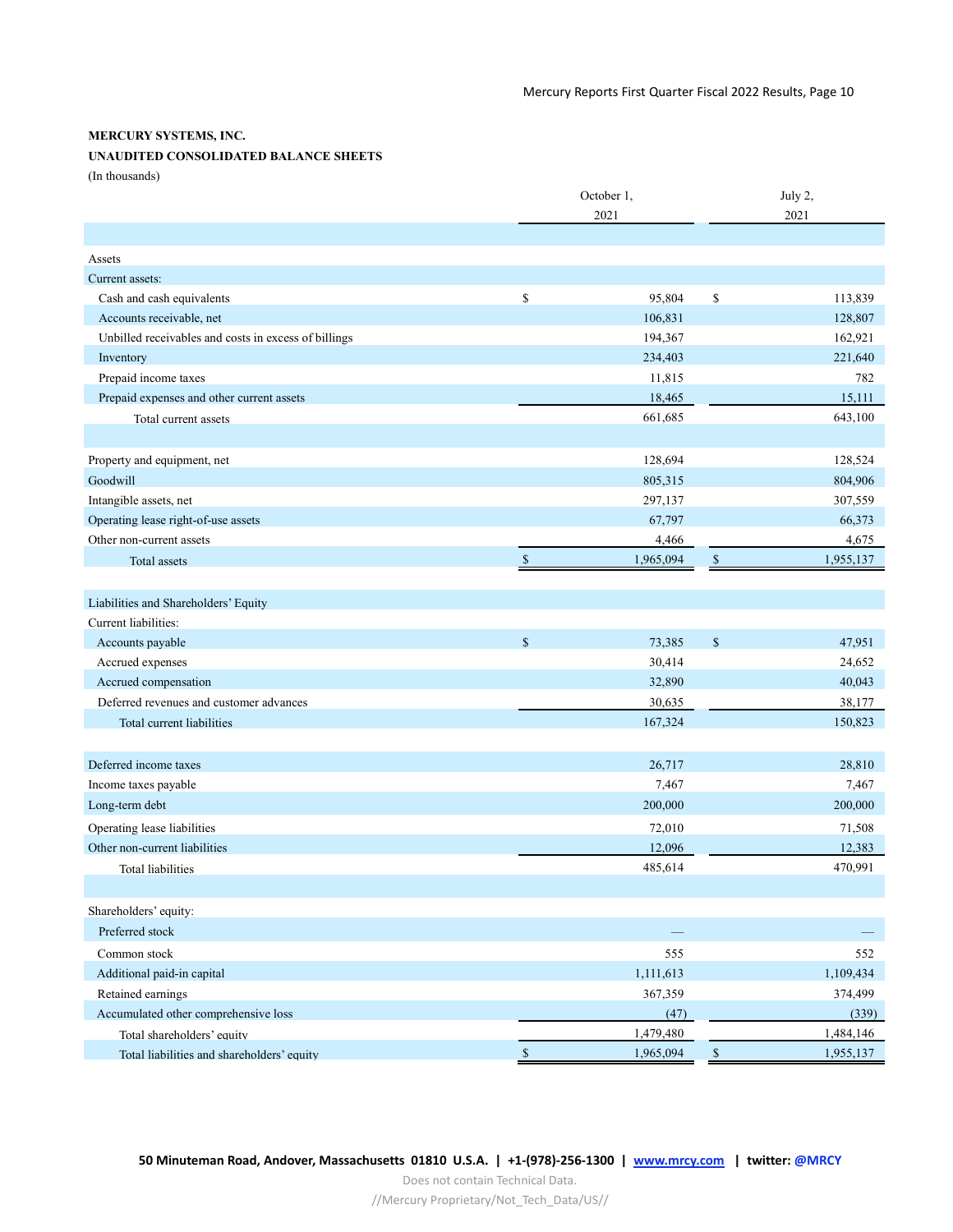## **MERCURY SYSTEMS, INC.**

## **UNAUDITED CONSOLIDATED STATEMENTS OF OPERATIONS**

(In thousands, except per share data)

|                                                                      |                           | First Quarters Ended |                           |                 |  |  |  |  |  |
|----------------------------------------------------------------------|---------------------------|----------------------|---------------------------|-----------------|--|--|--|--|--|
|                                                                      |                           | October 1, 2021      |                           | October 2, 2020 |  |  |  |  |  |
| Net revenues                                                         | \$                        | 225,013              | \$                        | 205,621         |  |  |  |  |  |
| Cost of revenues $(1)$                                               |                           | 136,604              |                           | 117,502         |  |  |  |  |  |
| Gross margin                                                         |                           | 88,409               |                           | 88,119          |  |  |  |  |  |
|                                                                      |                           |                      |                           |                 |  |  |  |  |  |
| Operating expenses:                                                  |                           |                      |                           |                 |  |  |  |  |  |
| Selling, general and administrative $(1)$                            |                           | 36,956               |                           | 32,904          |  |  |  |  |  |
| Research and development <sup>(1)</sup>                              |                           | 28,882               |                           | 27,417          |  |  |  |  |  |
| Amortization of intangible assets                                    |                           | 13,734               |                           | 7,731           |  |  |  |  |  |
| Restructuring and other charges                                      |                           | 12,274               |                           | 1,297           |  |  |  |  |  |
| Acquisition costs and other related expenses                         |                           | 2,138                |                           |                 |  |  |  |  |  |
| Total operating expenses                                             |                           | 93,984               |                           | 69,349          |  |  |  |  |  |
|                                                                      |                           |                      |                           |                 |  |  |  |  |  |
| (Loss) income from operations                                        |                           | (5, 575)             |                           | 18,770          |  |  |  |  |  |
|                                                                      |                           |                      |                           |                 |  |  |  |  |  |
| Interest income                                                      |                           | 9                    |                           | 72              |  |  |  |  |  |
| Interest expense                                                     |                           | (595)                |                           |                 |  |  |  |  |  |
| Other expense, net                                                   |                           | (1,420)              |                           | (846)           |  |  |  |  |  |
|                                                                      |                           |                      |                           |                 |  |  |  |  |  |
| (Loss) income before income taxes                                    |                           | (7,581)              |                           | 17,996          |  |  |  |  |  |
| Income tax (benefit) provision                                       |                           | (441)                |                           | 2,198           |  |  |  |  |  |
| Net (loss) income                                                    | $\mathcal{S}$             | (7,140)              | $\mathbb{S}$              | 15,798          |  |  |  |  |  |
|                                                                      |                           |                      |                           |                 |  |  |  |  |  |
| Basic net (loss) earnings per share                                  | $\boldsymbol{\mathsf{S}}$ | (0.13)               | $\boldsymbol{\mathsf{S}}$ | 0.29            |  |  |  |  |  |
|                                                                      |                           |                      |                           |                 |  |  |  |  |  |
| Diluted net (loss) earnings per share                                | $\boldsymbol{\mathsf{S}}$ | (0.13)               | $\boldsymbol{\mathsf{S}}$ | 0.29            |  |  |  |  |  |
|                                                                      |                           |                      |                           |                 |  |  |  |  |  |
| Weighted-average shares outstanding:                                 |                           |                      |                           |                 |  |  |  |  |  |
| Basic                                                                |                           | 55,376               |                           | 54,883          |  |  |  |  |  |
| <b>Diluted</b>                                                       |                           | 55,376               |                           | 55,339          |  |  |  |  |  |
|                                                                      |                           |                      |                           |                 |  |  |  |  |  |
| (1) Includes stock-based compensation expense, allocated as follows: |                           |                      |                           |                 |  |  |  |  |  |
| Cost of revenues                                                     | $\mathbb S$               | 559                  | \$                        | 295             |  |  |  |  |  |
| Selling, general and administrative                                  | \$                        | 7,561                | $\$$                      | 5,676           |  |  |  |  |  |
| Research and development                                             | \$                        | 1,407                | \$                        | 1,213           |  |  |  |  |  |

**50 Minuteman Road, Andover, Massachusetts 01810 U.S.A. | +1-(978)-256-1300 | www.mrcy.com | twitter: @MRCY**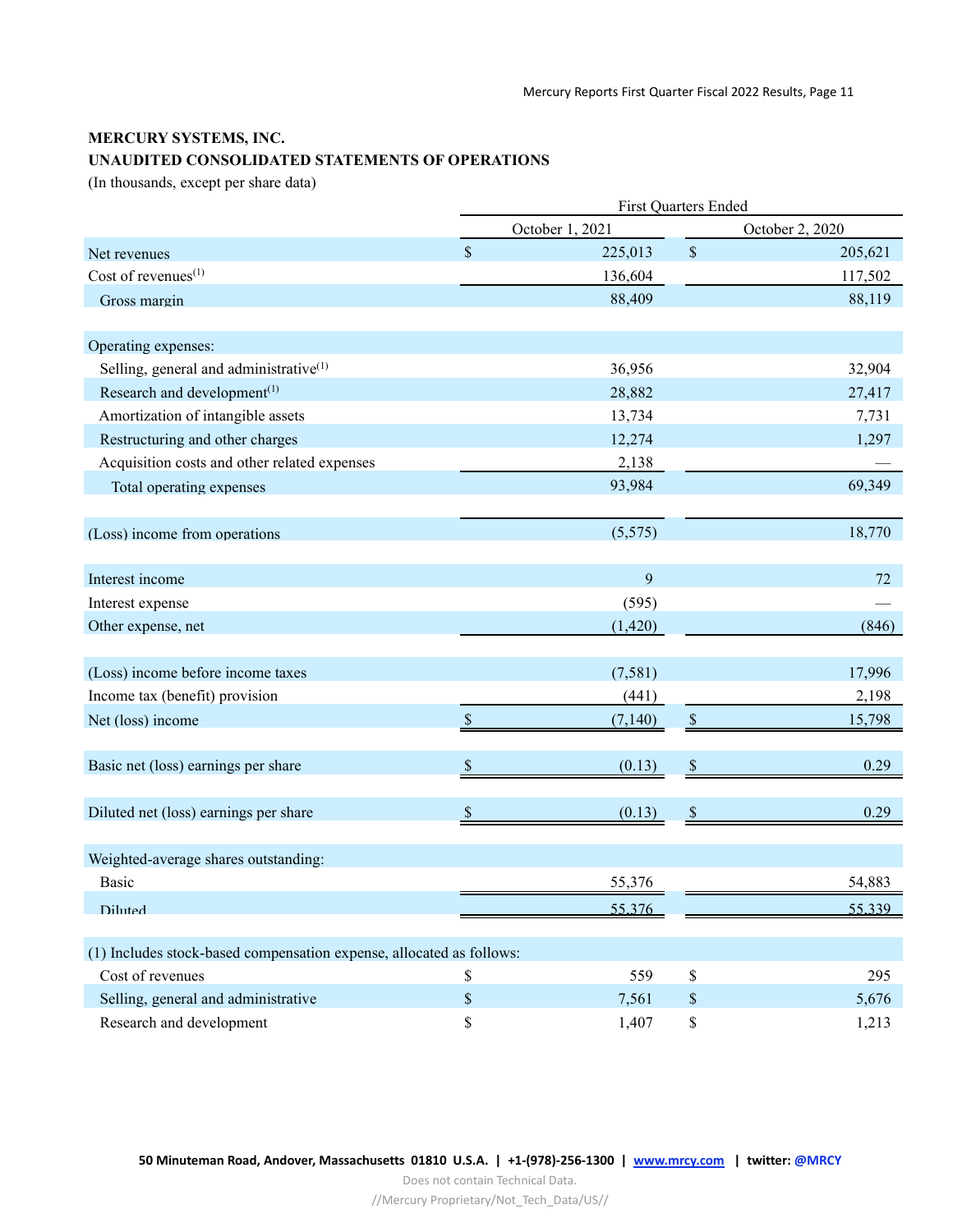## **MERCURY SYSTEMS, INC. UNAUDITED CONDENSED CONSOLIDATED STATEMENTS OF CASH FLOWS**

(In thousands)

|                                                              | <b>First Quarters Ended</b>         |                 |  |  |  |  |
|--------------------------------------------------------------|-------------------------------------|-----------------|--|--|--|--|
|                                                              | October 1, 2021                     | October 2, 2020 |  |  |  |  |
| Cash flows from operating activities:                        |                                     |                 |  |  |  |  |
| Net (loss) income                                            | \$<br>(7,140)                       | \$<br>15,798    |  |  |  |  |
| Depreciation and amortization                                | 21,490                              | 12,997          |  |  |  |  |
| Other non-cash items, net                                    | 5,804                               | 4,531           |  |  |  |  |
| Changes in operating assets and liabilities                  | (22,160)                            | (10, 397)       |  |  |  |  |
| Net cash (used in) provided by operating activities          | (2,006)                             | 22,929          |  |  |  |  |
| Cash flows from investing activities:                        |                                     |                 |  |  |  |  |
| Purchases of property and equipment                          | (5,377)                             | (10, 978)       |  |  |  |  |
| Other investing activities                                   | (3,237)                             |                 |  |  |  |  |
| Net cash used in investing activities                        | (8,614)                             | (10, 978)       |  |  |  |  |
| Cash flows from financing activities:                        |                                     |                 |  |  |  |  |
| Proceeds from employee stock plans                           |                                     | 2               |  |  |  |  |
| Payments for retirement of common stock                      | (7,316)                             | (66)            |  |  |  |  |
| Net cash used in financing activities                        | (7,316)                             | (64)            |  |  |  |  |
| Effect of exchange rate changes on cash and cash equivalents | (99)                                | 397             |  |  |  |  |
| Net (decrease) increase in cash and cash equivalents         | (18,035)                            | 12,284          |  |  |  |  |
| Cash and cash equivalents at beginning of period             | 113,839                             | 226,838         |  |  |  |  |
| Cash and cash equivalents at end of period                   | $\boldsymbol{\mathsf{S}}$<br>95,804 | 239,122<br>\$   |  |  |  |  |

**50 Minuteman Road, Andover, Massachusetts 01810 U.S.A. | +1-(978)-256-1300 | www.mrcy.com | twitter: @MRCY**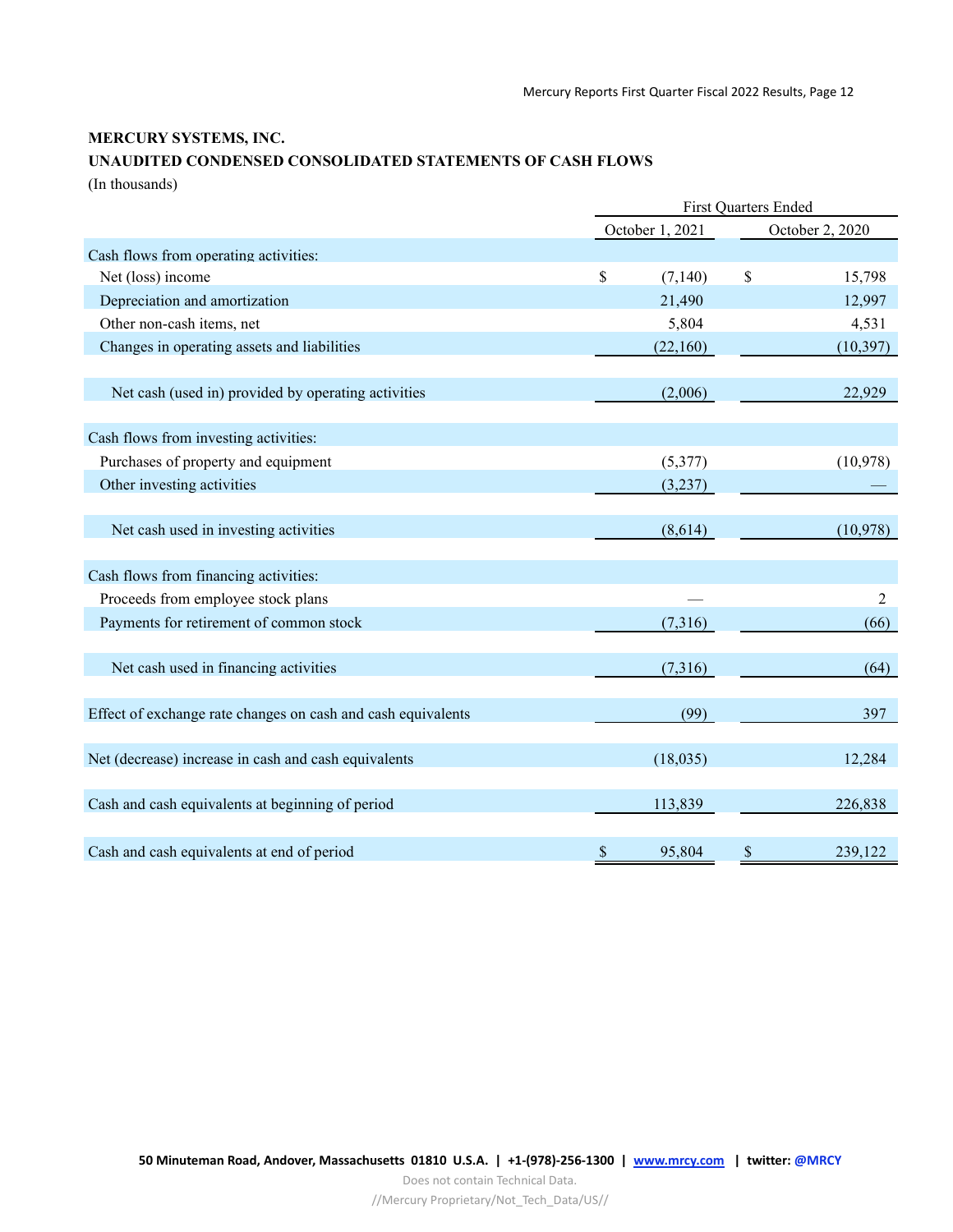## **UNAUDITED SUPPLEMENTAL INFORMATION RECONCILIATION OF GAAP TO NON-GAAP MEASURES** (In thousands)

Adjusted EBITDA, a non-GAAP measure for reporting financial performance, excludes the impact of certain items and, therefore, has not been calculated in accordance with GAAP. Management believes that exclusion of these items assists in providing a more complete understanding of the Company's underlying results and trends, and management uses these measures along with the corresponding GAAP financial measures to manage the Company's business, to evaluate its performance compared to prior periods and the marketplace, and to establish operational goals. The adjustments to calculate this non-GAAP financial measure, and the basis for such adjustments, are outlined below:

*Other non-operating adjustments*. The Company records other non-operating adjustments such as gains or losses on foreign currency remeasurement, investments and fixed asset sales or disposals among other adjustments. These adjustments may vary from period to period without any direct correlation to underlying operating performance.

*Interest income and expense*. The Company receives interest income on investments and incurs interest expense on loans, capital leases and other financing arrangements. These amounts may vary from period to period due to changes in cash and debt balances and interest rates driven by general market conditions or other circumstances outside of the normal course of Mercury's operations.

*Income taxes*. The Company's GAAP tax expense can fluctuate materially from period to period due to tax adjustments that are not directly related to underlying operating performance or to the current period of operations.

*Depreciation*. The Company incurs depreciation expense related to capital assets purchased to support the ongoing operations of the business. These assets are recorded at cost or fair value and are depreciated using the straight-line method over the useful life of the asset. Purchases of such assets may vary significantly from period to period and without any direct correlation to underlying operating performance.

*Amortization of intangible assets.* The Company incurs amortization of intangible assets primarily as a result of acquired intangible assets such as backlog, customer relationships and completed technologies but also due to licenses, patents and other arrangements. These intangible assets are valued at the time of acquisition or upon receipt of right to use the asset, amortized over the requisite life and generally cannot be changed or influenced by management after acquisition.

*Restructuring and other charges.* The Company incurs restructuring and other charges in connection with management's decisions to undertake certain actions to realign operating expenses through workforce reductions and the closure of certain Company facilities, businesses and product lines. The Company's adjustments reflected in restructuring and other charges are typically related to acquisitions and organizational redesign programs initiated as part of discrete post-acquisition integration activities. Management believes these items are non-routine and may not be indicative of ongoing operating results.

*Impairment of long-lived assets.* The Company incurs impairment charges of long-lived assets based on events that may or may not be within the control of management. Management believes these items are outside the normal operations of the Company's business and are not indicative of ongoing operating results.

**50 Minuteman Road, Andover, Massachusetts 01810 U.S.A. | +1-(978)-256-1300 | www.mrcy.com | twitter: @MRCY**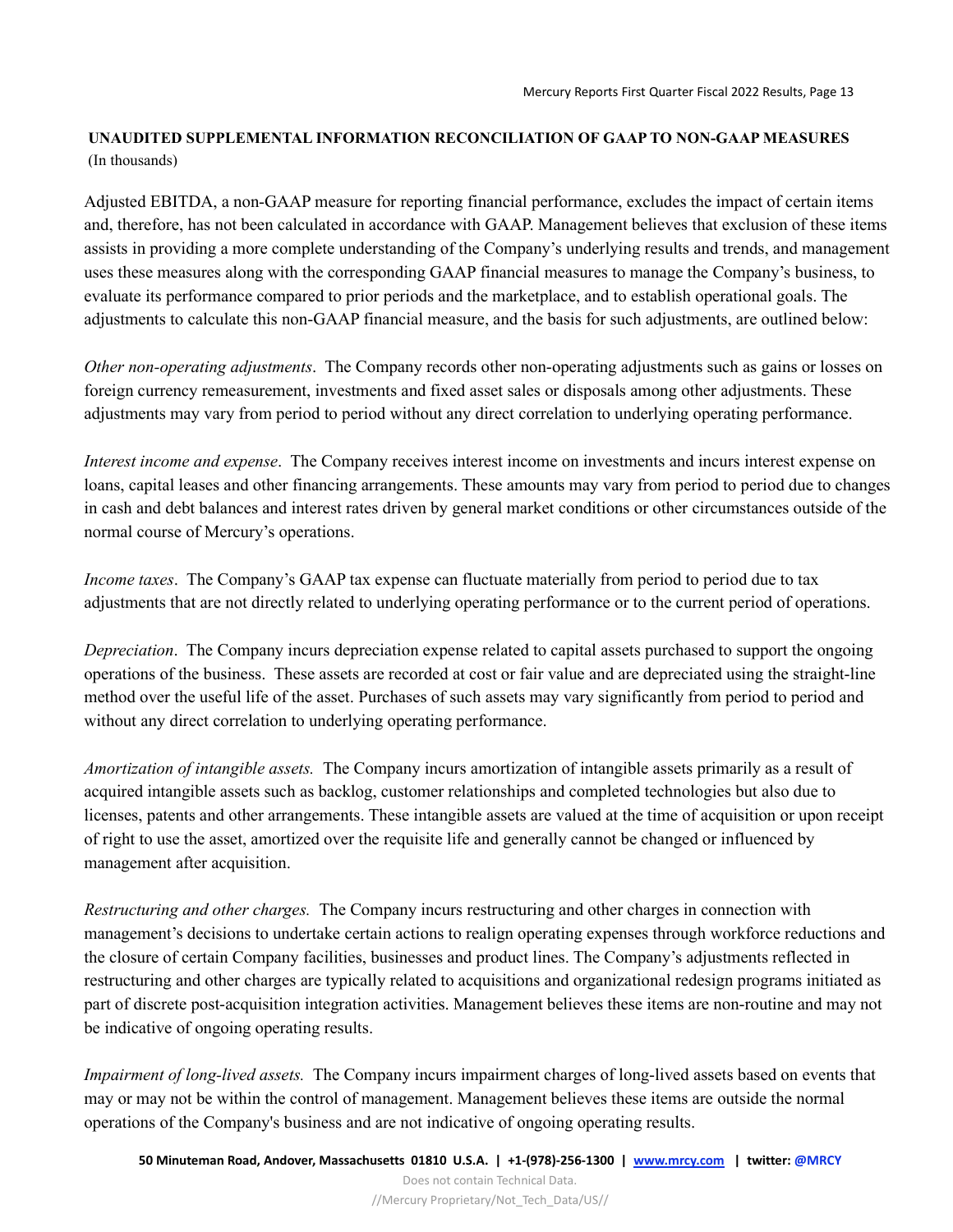*Acquisition and financing costs*. The Company incurs transaction costs related to acquisition and potential acquisition opportunities, such as legal, accounting, and other third party advisory fees. Although we may incur such third-party costs and other related charges and adjustments, it is not indicative that any transaction will be consummated. Additionally, the Company incurs unused revolver and bank fees associated with maintaining its credit facility. The Company also incurs non-cash financing expenses associated with obtaining its credit facility. Management believes these items are outside the normal operations of the Company's business and are not indicative of ongoing operating results.

*Fair value adjustments from purchase accounting.* As a result of applying purchase accounting rules to acquired assets and liabilities, certain fair value adjustments are recorded in the opening balance sheet of acquired companies. These adjustments are then reflected in the Company's income statements in periods subsequent to the acquisition. In addition, the impact of any changes to originally recorded contingent consideration amounts are reflected in the income statements in the period of the change. Management believes these items are outside the normal operations of the Company and are not indicative of ongoing operating results.

*Litigation and settlement income and expense.* The Company periodically receives income and incurs expenses related to pending claims and litigation and associated legal fees and potential case settlements and/or judgments. Although we may incur such costs and other related charges and adjustments, it is not indicative of any particular outcome until the matter is fully resolved. Management believes these items are outside the normal operations of the Company's business and are not indicative of ongoing operating results. The Company periodically receives warranty claims from customers and makes warranty claims towards its vendors and supply chain. Management believes the expenses and gains associated with these recurring warranty items are within the normal operations and operating cycle of the Company's business. Therefore, management deems no adjustments are necessary unless under extraordinary circumstances.

*COVID related expenses*. The Company incurred costs associated with the COVID pandemic. These costs relate primarily to enhanced compensation and benefits for employees as well as incremental supplies and services to support social distancing and mitigate the spread of COVID. These costs include expanded sick pay related to COVID, overtime, the Mercury Employee COVID Relief Fund, meals and other compensation-related expenses as well as ongoing testing for onsite employees. Management believes these items are outside the normal operations of the Company and are not indicative of ongoing operating results.

*Stock-based and other non-cash compensation expense.* The Company incurs expense related to stock-based compensation included in its GAAP presentation of cost of revenues, selling, general and administrative expense and research and development expense. The Company also incurs non-cash based compensation in the form of pension related expenses. Although stock-based and other non-cash compensation is an expense of the Company and viewed as a form of compensation, these expenses vary in amount from period to period, and are affected by market forces that are difficult to predict and are not within the control of management, such as the market price and volatility of the Company's shares, risk-free interest rates and the expected term and forfeiture rates of the awards, as well as pension actuarial assumptions. Management believes that exclusion of these expenses allows comparisons of operating results to those of other companies, both public, private or foreign, that disclose non-GAAP financial measures that exclude stock-based compensation and other non-cash compensation.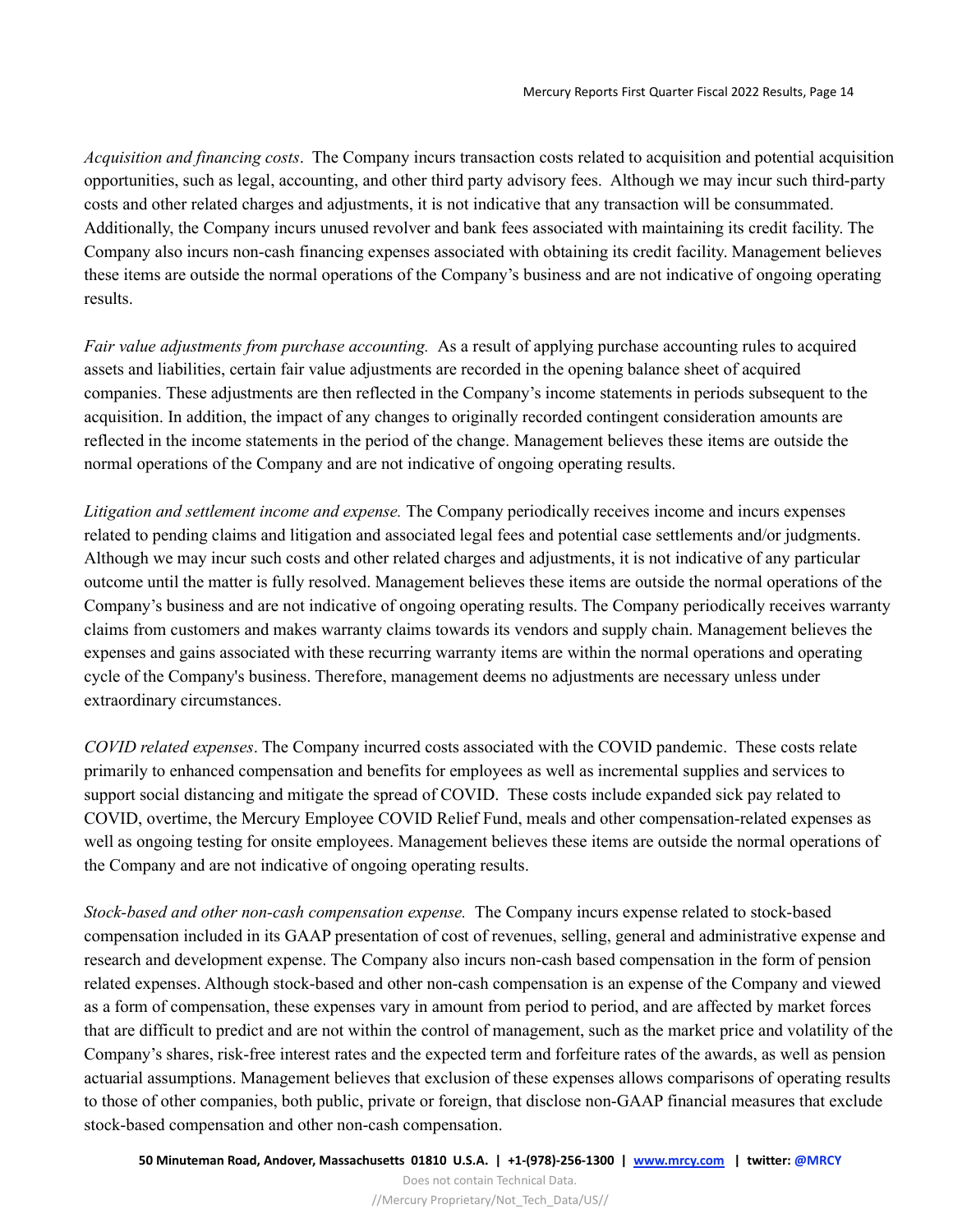Mercury uses adjusted EBITDA as an important indicator of the operating performance of its business. Management excludes the above-described items from its internal forecasts and models when establishing internal operating budgets, supplementing the financial results and forecasts reported to the Company's board of directors, determining the portion of bonus compensation for executive officers and other key employees based on operating performance, evaluating short-term and long-term operating trends in the Company's operations, and allocating resources to various initiatives and operational requirements. The Company believes that adjusted EBITDA permits a comparative assessment of its operating performance, relative to its performance based on its GAAP results, while isolating the effects of charges that may vary from period to period without any correlation to underlying operating performance. The Company believes that these non-GAAP financial adjustments are useful to investors because they allow investors to evaluate the effectiveness of the methodology and information used by management in its financial and operational decision-making. The Company believes that trends in its adjusted EBITDA are valuable indicators of its operating performance.

Adjusted EBITDA is a non-GAAP financial measure and should not be considered in isolation or as a substitute for financial information provided in accordance with GAAP. This non-GAAP financial measure may not be computed in the same manner as similarly titled measures used by other companies. The Company expects to continue to incur expenses similar to the adjusted EBITDA financial adjustments described above, and investors should not infer from the Company's presentation of this non-GAAP financial measure that these costs are unusual, infrequent or nonrecurring.

The following table reconciles the most directly comparable GAAP financial measure to the non-GAAP financial measure.

|                                                     | <b>First Quarters Ended</b> |                 |                        |        |  |  |  |
|-----------------------------------------------------|-----------------------------|-----------------|------------------------|--------|--|--|--|
|                                                     |                             | October 1, 2021 | October 2, 2020        |        |  |  |  |
| Net (loss) income                                   | \$                          | (7,140)         | $\mathbf{\mathcal{S}}$ | 15,798 |  |  |  |
| Other non-operating adjustments, net                |                             | 417             |                        | (182)  |  |  |  |
| Interest expense (income), net                      |                             | 586             |                        | (72)   |  |  |  |
| Income tax (benefit) provision                      |                             | (441)           |                        | 2,198  |  |  |  |
| Depreciation                                        |                             | 7,756           |                        | 5,266  |  |  |  |
| Amortization of intangible assets                   |                             | 13,734          |                        | 7,731  |  |  |  |
| Restructuring and other charges                     |                             | 12,274          |                        | 1,297  |  |  |  |
| Impairment of long-lived assets                     |                             |                 |                        |        |  |  |  |
| Acquisition and financing costs                     |                             | 2,633           |                        | 841    |  |  |  |
| Fair value adjustments from purchase accounting     |                             | (1,661)         |                        |        |  |  |  |
| Litigation and settlement expense, net              |                             | 376             |                        | 187    |  |  |  |
| COVID related expenses                              |                             | 183             |                        | 2,319  |  |  |  |
| Stock-based and other non-cash compensation expense |                             | 9,573           |                        | 7,367  |  |  |  |
| Adjusted EBITDA                                     |                             | 38,290          | S                      | 42,750 |  |  |  |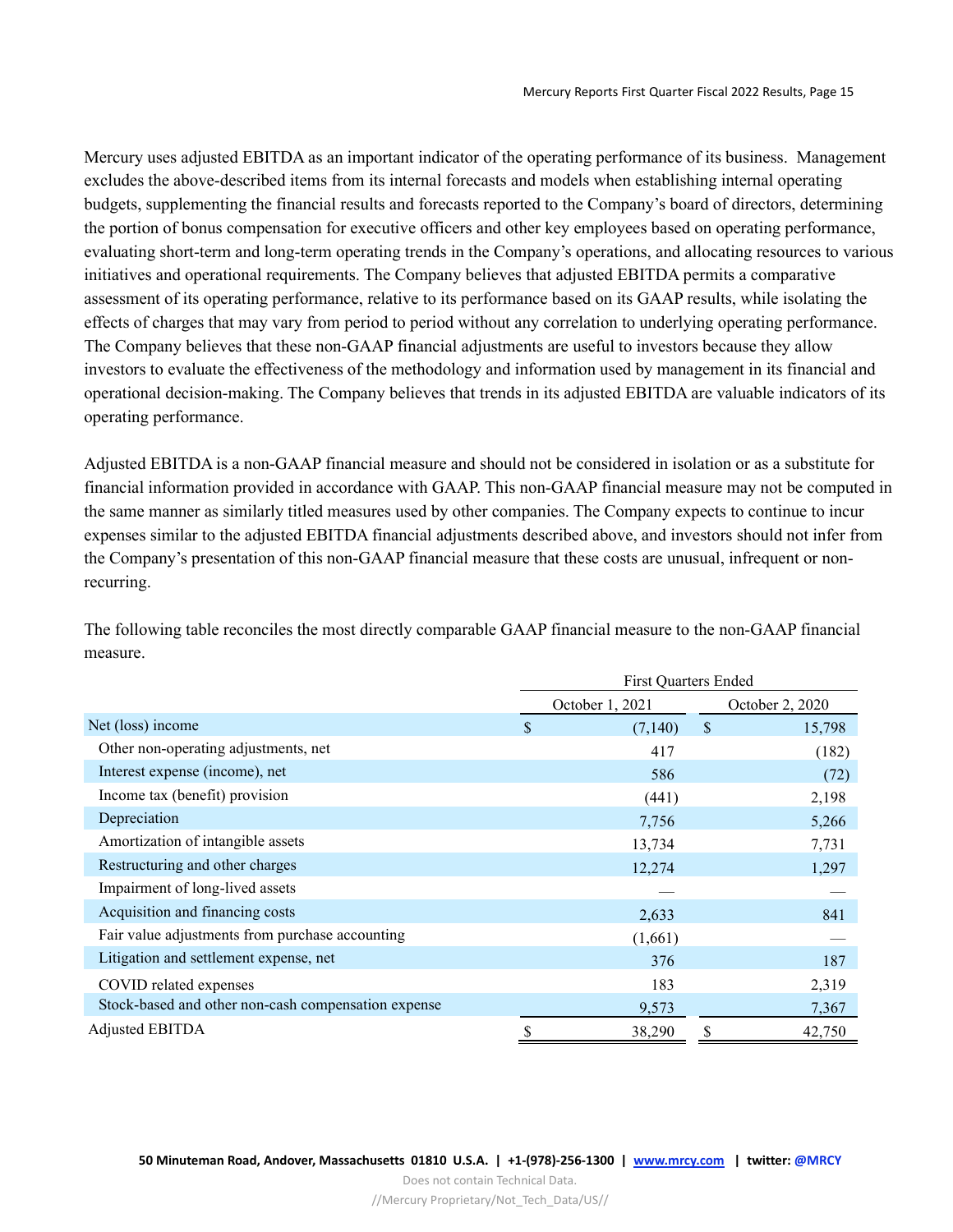Free cash flow, a non-GAAP measure for reporting cash flow, is defined as cash provided by operating activities less capital expenditures for property and equipment, which includes capitalized software development costs, and, therefore, has not been calculated in accordance with GAAP. Management believes free cash flow provides investors with an important perspective on cash available for investment and acquisitions after making capital investments required to support ongoing business operations and long-term value creation. The Company believes that trends in its free cash flow are valuable indicators of its operating performance and liquidity.

Free cash flow is a non-GAAP financial measure and should not be considered in isolation or as a substitute for financial information provided in accordance with GAAP. This non-GAAP financial measure may not be computed in the same manner as similarly titled measures used by other companies. The Company expects to continue to incur expenditures similar to the free cash flow financial adjustment described above, and investors should not infer from the Company's presentation of this non-GAAP financial measure that these expenditures reflect all of the Company's obligations which require cash.

The following table reconciles the most directly comparable GAAP financial measure to the non-GAAP financial measure.

|                                                 | <b>First Ouarters Ended</b> |    |                 |  |  |  |  |  |
|-------------------------------------------------|-----------------------------|----|-----------------|--|--|--|--|--|
|                                                 | October 1, 2021             |    | October 2, 2020 |  |  |  |  |  |
| Cash (used in) provided by operating activities | (2,006)                     | \$ | 22,929          |  |  |  |  |  |
| Purchases of property and equipment             | (5,377                      |    | (10.978)        |  |  |  |  |  |
| Free cash flow                                  | 7,383)                      | S  | 11,951          |  |  |  |  |  |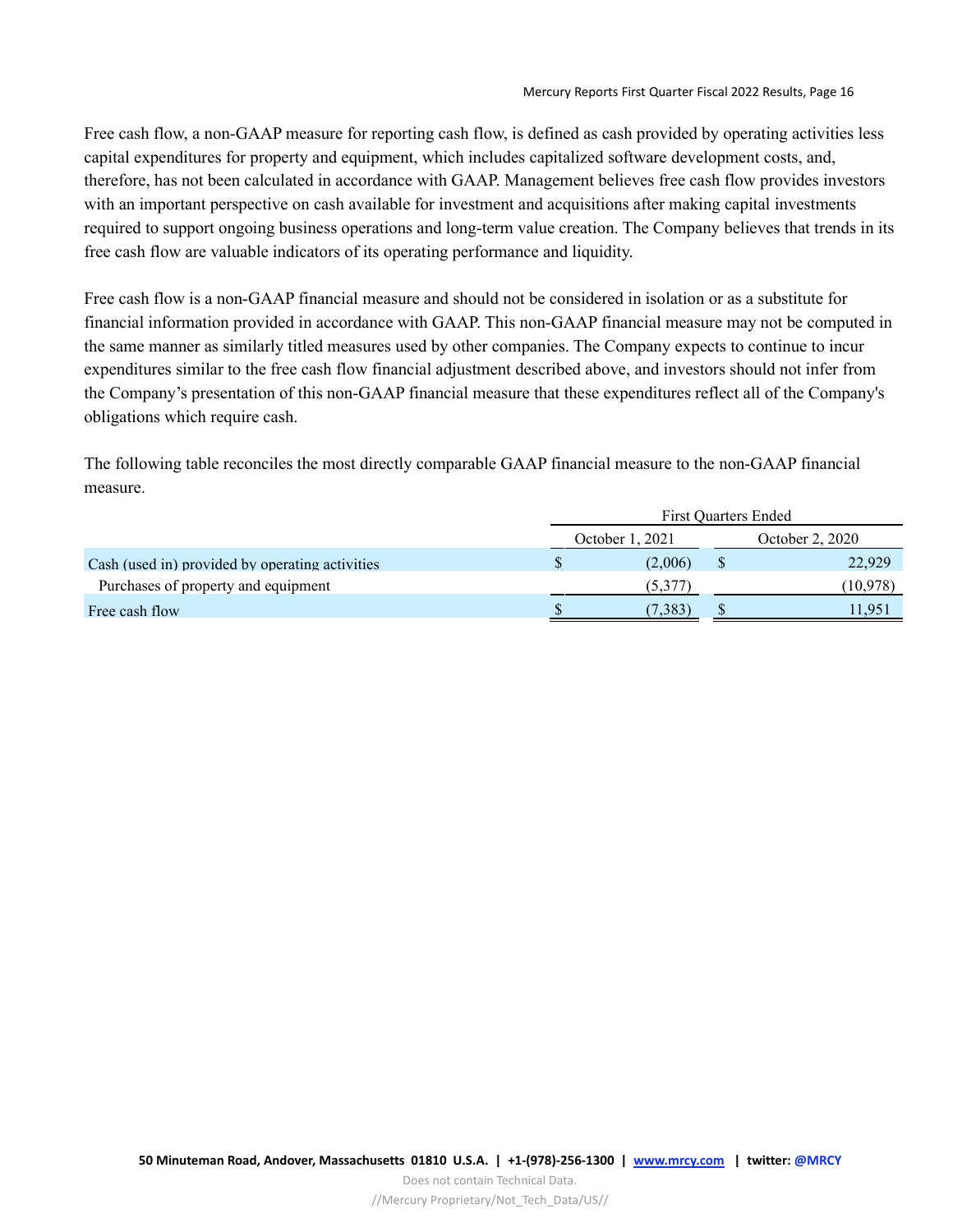## **UNAUDITED SUPPLEMENTAL INFORMATION RECONCILIATION OF GAAP TO NON-GAAP MEASURES** (In thousands, except per share data)

Adjusted income and adjusted earnings per share ("adjusted EPS") are non-GAAP measures for reporting financial performance, exclude the impact of certain items and, therefore, have not been calculated in accordance with GAAP. Management believes that exclusion of these items assists in providing a more complete understanding of the Company's underlying results and trends and allows for comparability with our peer company index and industry. These non-GAAP financial measures may not be computed in the same manner as similarly titled measures used by other companies. The Company uses these measures along with the corresponding GAAP financial measures to manage the Company's business and to evaluate its performance compared to prior periods and the marketplace. The Company defines adjusted income as income before other non-operating adjustments, amortization of intangible assets, restructuring and other charges, impairment of long-lived assets, acquisition and financing costs, fair value adjustments from purchase accounting, litigation and settlement income and expense, COVID related expenses, and stock-based and other non-cash compensation expense. The impact to income taxes includes the impact to the effective tax rate, current tax provision and deferred tax provision<sup>(1)</sup>. Adjusted EPS expresses adjusted income on a per share basis using weighted average diluted shares outstanding.

|                                                     | <b>First Quarters Ended</b> |          |              |        |    |                 |   |        |  |
|-----------------------------------------------------|-----------------------------|----------|--------------|--------|----|-----------------|---|--------|--|
|                                                     | October 1, 2021             |          |              |        |    | October 2, 2020 |   |        |  |
| Net (loss) income and (loss) earnings per share     |                             | (7,140)  | <sup>S</sup> | (0.13) | \$ | 15,798          | S | 0.29   |  |
| Other non-operating adjustments, net                |                             | 417      |              |        |    | (182)           |   |        |  |
| Amortization of intangible assets                   |                             | 13,734   |              |        |    | 7,731           |   |        |  |
| Restructuring and other charges                     |                             | 12,274   |              |        |    | 1,297           |   |        |  |
| Impairment of long-lived assets                     |                             |          |              |        |    |                 |   |        |  |
| Acquisition and financing costs                     |                             | 2,633    |              |        |    | 841             |   |        |  |
| Fair value adjustments from purchase accounting     |                             | (1,661)  |              |        |    |                 |   |        |  |
| Litigation and settlement expense, net              |                             | 376      |              |        |    | 187             |   |        |  |
| COVID related expenses                              |                             | 183      |              |        |    | 2,319           |   |        |  |
| Stock-based and other non-cash compensation expense |                             | 9,573    |              |        |    | 7,367           |   |        |  |
| Impact to income taxes $(1)$                        |                             | (7, 829) |              |        |    | (7,024)         |   |        |  |
| Adjusted income and adjusted earnings per share     |                             | 22,560   |              | 0.41   |    | 28,334          |   | 0.51   |  |
|                                                     |                             |          |              |        |    |                 |   |        |  |
| Diluted weighted-average shares outstanding         |                             |          |              | 55.376 |    |                 |   | 55.339 |  |
|                                                     |                             |          |              |        |    |                 |   |        |  |

The following table reconciles the most directly comparable GAAP financial measures to the non-GAAP financial measures.

(1) Impact to income taxes is calculated by recasting income before income taxes to include the add-backs involved in determining adjusted income and recalculating the income tax provision using this adjusted income from operations before income taxes. The recalculation also adjusts for any discrete tax expense or benefit related to the add-backs.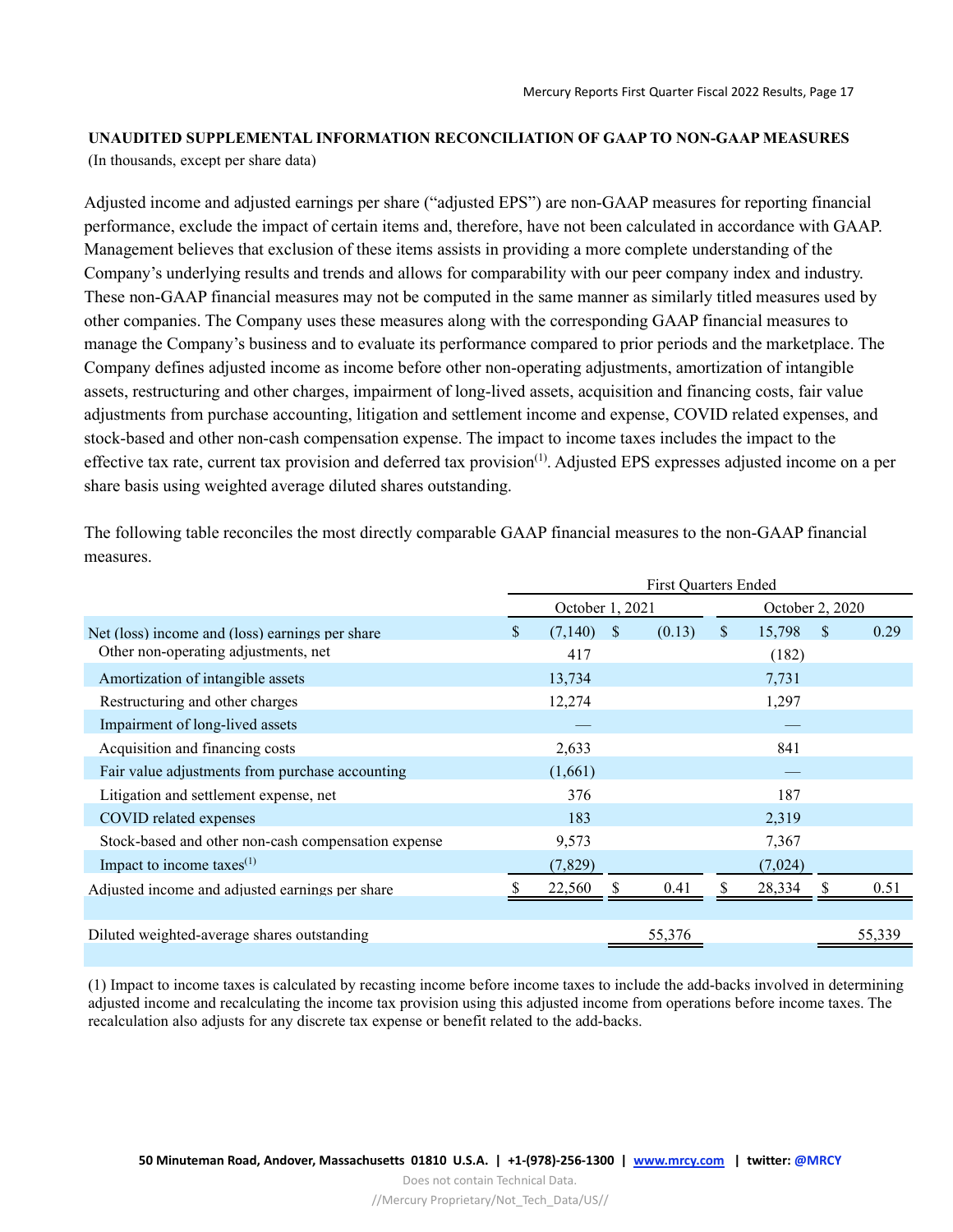## **UNAUDITED SUPPLEMENTAL INFORMATION RECONCILIATION OF GAAP TO NON-GAAP MEASURES** (In thousands)

Organic revenue and acquired revenue are non-GAAP measures for reporting financial performance of its business. Management believes this information provides investors with insight as to the Company's ongoing business performance. Organic revenue represents total company revenue excluding net revenue from acquired companies for the first four full quarters since the entities' acquisition date (which excludes intercompany transactions). Acquired revenue represents revenue from acquired companies for the first four full quarters since the entities' acquisition date (which excludes intercompany transactions). After the completion of four full fiscal quarters, acquired revenue is treated as organic for current and comparable historical periods.

The following table reconciles the most directly comparable GAAP financial measure to the non-GAAP financial measure.

|                  | <b>First Quarters Ended</b> |    |                          |  |  |  |
|------------------|-----------------------------|----|--------------------------|--|--|--|
|                  | October 1, 2021             |    | October 2, 2020          |  |  |  |
| Organic revenue  | 183,732                     |    | 205,621                  |  |  |  |
| Acquired revenue | 41.281                      |    | $\overline{\phantom{a}}$ |  |  |  |
| Net revenues     | 225,013                     | ٠D | 205,621                  |  |  |  |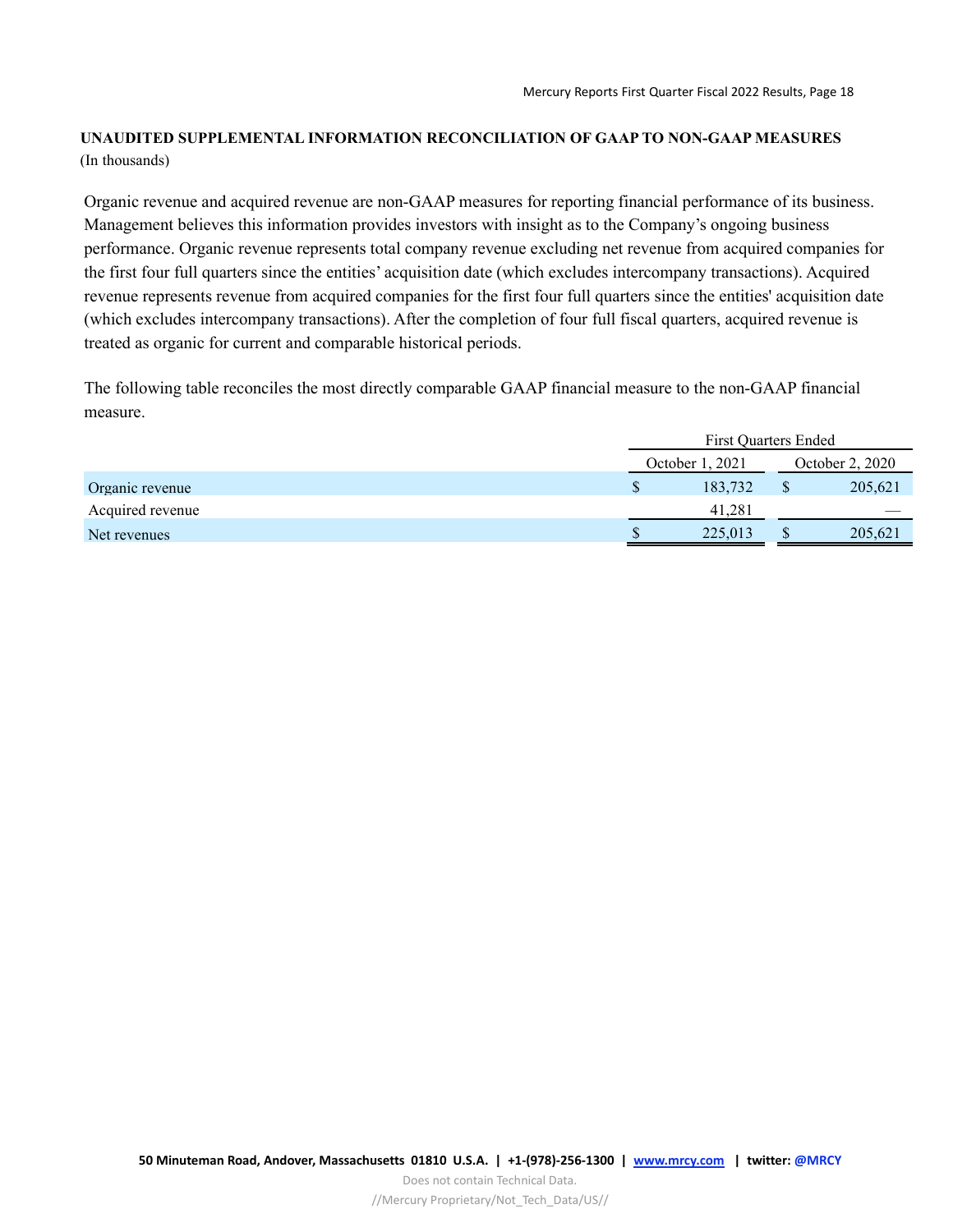## **MERCURY SYSTEMS, INC. RECONCILIATION OF FORWARD-LOOKING GUIDANCE RANGE**

Quarter Ending December 31, 2021 Fiscal Year Ending July 1, 2022 (In thousands)

The Company defines adjusted EBITDA as income before other non-operating adjustments, interest income and expense, income taxes, depreciation, amortization of intangible assets, restructuring and other charges, impairment of long-lived assets, acquisition and financing costs, fair value adjustments from purchase accounting, litigation and settlement income and expense, COVID related expenses, and stock-based and other non-cash compensation expense.

The following table reconciles the most directly comparable GAAP financial measures to the non-GAAP financial measures.

|                                                     | <b>Second Quarter Ending</b> |               | <b>Fiscal Year Ending</b> |                             |         |               |         |
|-----------------------------------------------------|------------------------------|---------------|---------------------------|-----------------------------|---------|---------------|---------|
|                                                     | December 31, $2021^{(1)}$    |               |                           | July 1, 2022 <sup>(1)</sup> |         |               |         |
|                                                     |                              |               |                           | Range                       |         |               |         |
|                                                     | Low                          |               | High                      | Low                         |         |               | High    |
| GAAP expectation -- Net income                      | \$<br>300                    | $\mathcal{S}$ | 1,000                     | $\mathbb{S}$                | 54,600  | <sup>\$</sup> | 59,700  |
|                                                     |                              |               |                           |                             |         |               |         |
| Adjust for:                                         |                              |               |                           |                             |         |               |         |
| Other non-operating adjustments, net                |                              |               |                           |                             | 400     |               | 400     |
| Interest expense, net                               | 700                          |               | 700                       |                             | 2,700   |               | 2,700   |
| Income tax provision                                | 900                          |               | 3,100                     |                             | 19,100  |               | 20,900  |
| Depreciation                                        | 8,200                        |               | 8,200                     |                             | 33,700  |               | 33,700  |
| Amortization of intangible assets                   | 13,400                       |               | 13,400                    |                             | 49,800  |               | 49,800  |
| Restructuring and other charges                     | 5,200                        |               | 5,200                     |                             | 19,600  |               | 19,600  |
| Impairment of long-lived assets                     |                              |               |                           |                             |         |               |         |
| Acquisition and financing costs                     | 700                          |               | 700                       |                             | 4,600   |               | 4,600   |
| Fair value adjustments from purchase accounting     | 200                          |               | 200                       |                             | (1,200) |               | (1,200) |
| Litigation and settlement expense, net              |                              |               |                           |                             | 400     |               | 400     |
| COVID related expenses                              |                              |               |                           |                             | 200     |               | 200     |
| Stock-based and other non-cash compensation expense | 8,500                        |               | 8,500                     |                             | 36,200  |               | 36,200  |
| Adjusted EBITDA expectation                         | 38,000                       |               | 41,000                    | S                           | 220,000 |               | 227,000 |
|                                                     |                              |               |                           |                             |         |               |         |

(1) Rounded amounts used.

**50 Minuteman Road, Andover, Massachusetts 01810 U.S.A. | +1-(978)-256-1300 | www.mrcy.com | twitter: @MRCY**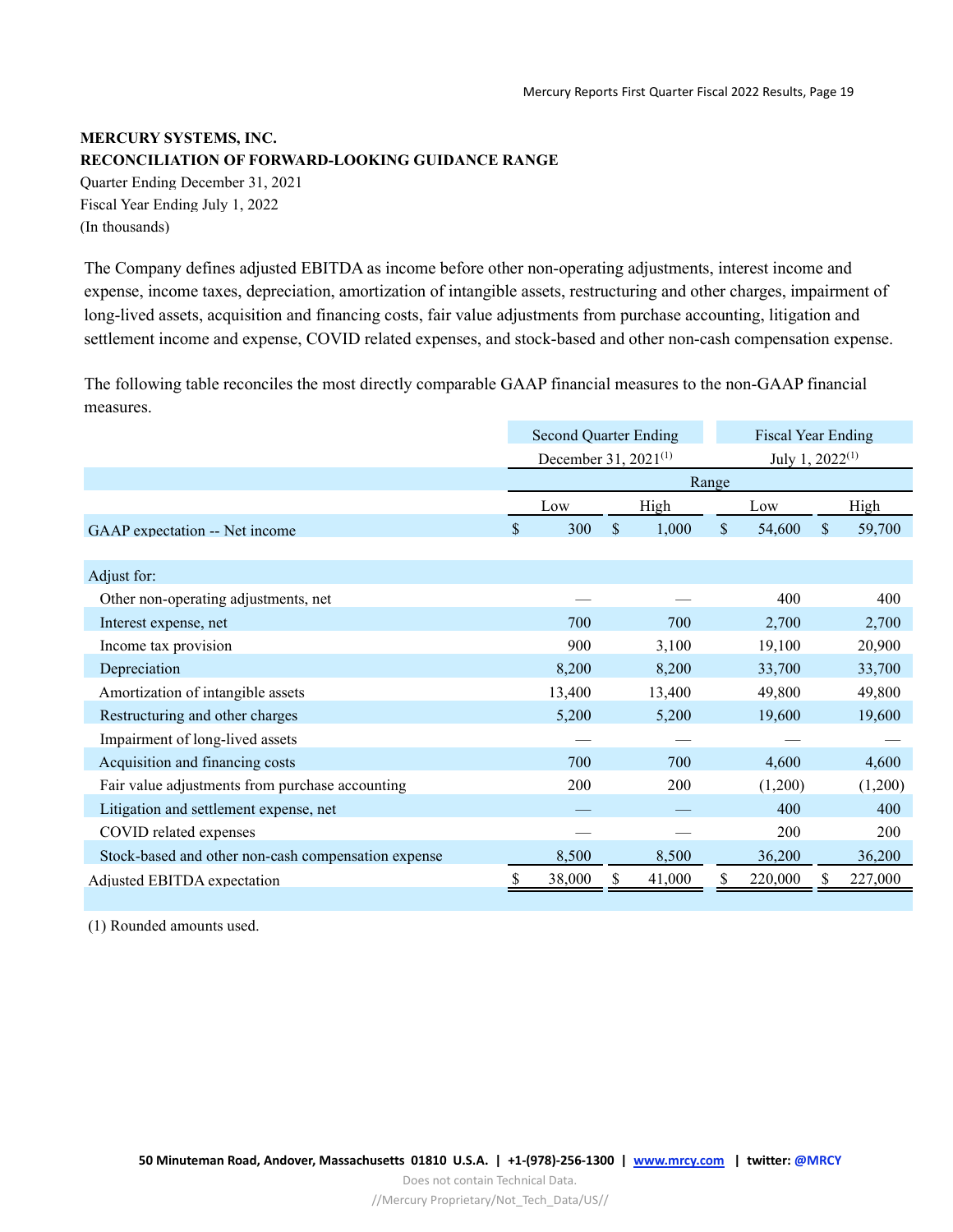## **MERCURY SYSTEMS, INC. RECONCILIATION OF FORWARD-LOOKING GUIDANCE RANGE**

Quarter Ending December 31, 2021 Fiscal Year Ending July 1, 2022 (In thousands, except per share data)

The Company defines adjusted income as income before other non-operating adjustments, amortization of intangible assets, restructuring and other charges, impairment of long-lived assets, acquisition and financing costs, fair value adjustments from purchase accounting, litigation and settlement income and expense, COVID related expenses and stock-based and other non-cash compensation expense. The impact to income taxes includes the impact to the effective tax rate, current tax provision and deferred tax provision<sup> $(2)$ </sup>. Adjusted EPS expresses adjusted income on a per share basis using weighted average diluted shares outstanding.

The following tables reconcile the most directly comparable GAAP financial measures to the non-GAAP financial measures.

|                                                             | Second Quarter Ending December 31, 2021 <sup>(1)</sup> |         |               |        |      |         |     |        |  |
|-------------------------------------------------------------|--------------------------------------------------------|---------|---------------|--------|------|---------|-----|--------|--|
|                                                             | Range                                                  |         |               |        |      |         |     |        |  |
|                                                             |                                                        |         | Low           |        | High |         |     |        |  |
| GAAP expectation -- Net income and earnings per share       | S.                                                     | 300     | $\mathbf{\$}$ |        | \$   | 1,000   | \$. | 0.02   |  |
| Other non-operating adjustments, net                        |                                                        |         |               |        |      |         |     |        |  |
| Amortization of intangible assets                           |                                                        | 13,400  |               |        |      | 13,400  |     |        |  |
| Restructuring and other charges                             |                                                        | 5,200   |               |        |      | 5,200   |     |        |  |
| Impairment of long-lived assets                             |                                                        |         |               |        |      |         |     |        |  |
| Acquisition and financing costs                             |                                                        | 700     |               |        |      | 700     |     |        |  |
| Fair value adjustments from purchase accounting             |                                                        | 200     |               |        |      | 200     |     |        |  |
| Litigation and settlement expense (income), net             |                                                        |         |               |        |      |         |     |        |  |
| COVID related expenses                                      |                                                        |         |               |        |      |         |     |        |  |
| Stock-based and other non-cash compensation expense         |                                                        | 8,500   |               |        |      | 8,500   |     |        |  |
| Impact to income taxes $^{(2)}$                             |                                                        | (6,300) |               |        |      | (5,300) |     |        |  |
| Adjusted income and adjusted earnings per share expectation |                                                        | 22,000  |               | 0.39   |      | 23,700  |     | 0.43   |  |
|                                                             |                                                        |         |               |        |      |         |     |        |  |
| Diluted weighted-average shares outstanding expectation     |                                                        |         |               | 55,700 |      |         |     | 55,700 |  |
|                                                             |                                                        |         |               |        |      |         |     |        |  |

(1) Rounded amounts used.

(2) Impact to income taxes is calculated by recasting income before income taxes to include the add-backs involved in determining adjusted income and recalculating the income tax provision using this adjusted income from operations before income taxes. The recalculation also adjusts for any discrete tax expense or benefit related to the add-backs.

**50 Minuteman Road, Andover, Massachusetts 01810 U.S.A. | +1-(978)-256-1300 | www.mrcy.com | twitter: @MRCY**